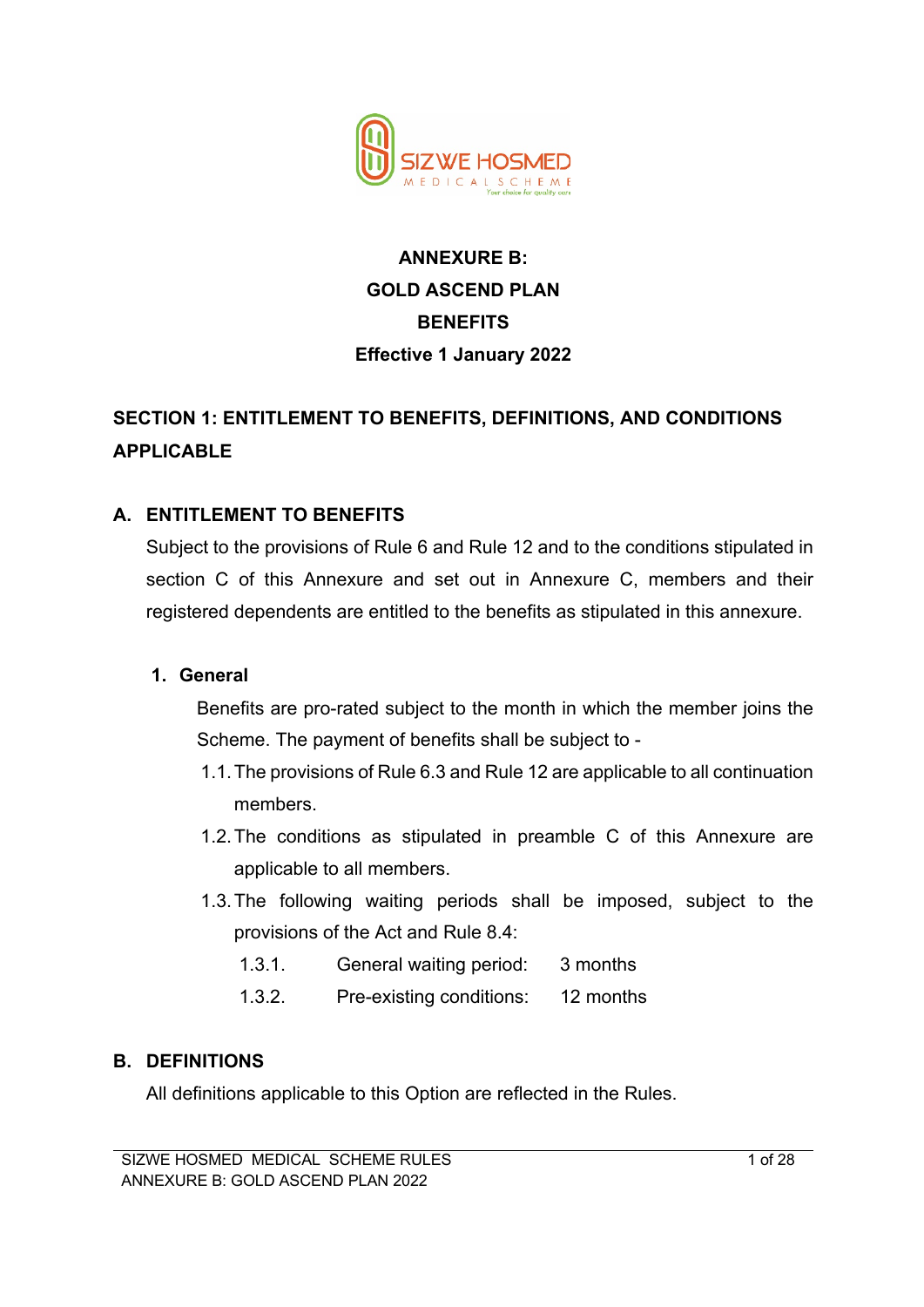## **C. CONDITIONS APPLICABLE**

- 1. Where specifically indicated in this Annexure that a member's entitlement to benefits shall be subject to such healthcare management programme the member shall be obliged to furnish any information required by the Scheme to perform its duties.
- 2. Specifically, in the case of the Hospital Benefit Management Programme, the Scheme may require of diagnosis, clinical investigations, procedures and treatment by the attending medical practitioner of the beneficiary prior to and during admission of the beneficiary to hospital.
	- 2.1. Hospital stays are subject to Case Management protocols.
- 3. All hospital admissions must be authorised. A co-payment of R1 500 will be applied if authorisation was not obtained prior to admission. This co-payment will be waived in the event of an emergency.
- 4. Hospital stay is subject to Case Management protocols.
	- 4.1. Frail care is not a covered benefit.
- 5. Day procedures and minor procedures are only payable at Day Hospital or doctors' rooms.
	- 5.1. Where a day procedure is done at a place outside the Day Hospital, it will be payable up to the cost of the day hospital, unless no day hospital is available.
	- 5.2. Where a minor procedure is done at a place outside the doctors' rooms it will be payable up to the cost of the doctors' rooms.
- 6. Payment of specialist visits are subject to referral by a GP, except for:
	- 6.1. Follow-up visits
	- 6.2. Emergencies
	- 6.3. Gynaecologist visits
	- 6.4. Paediatrician visits for babies up to the age of 12 months
- 7. Back and Neck Preventative Programme:
	- 7.1. Authorisation for spinal surgery for the treatment of chronic back and/or neck pain are subject to managed care protocols.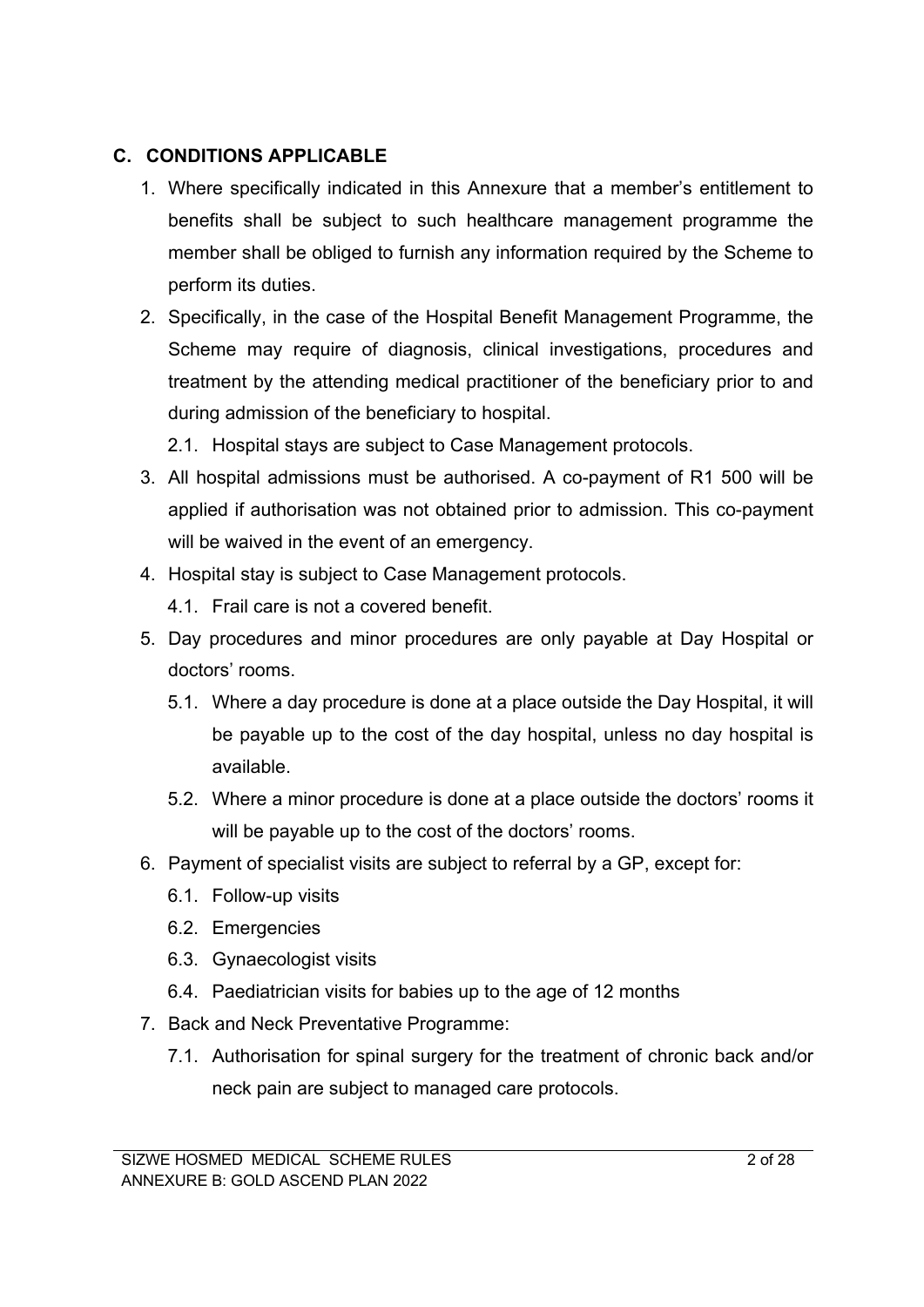7.2. Managed care may request adherence to conservative clinical treatment prior to authorising surgery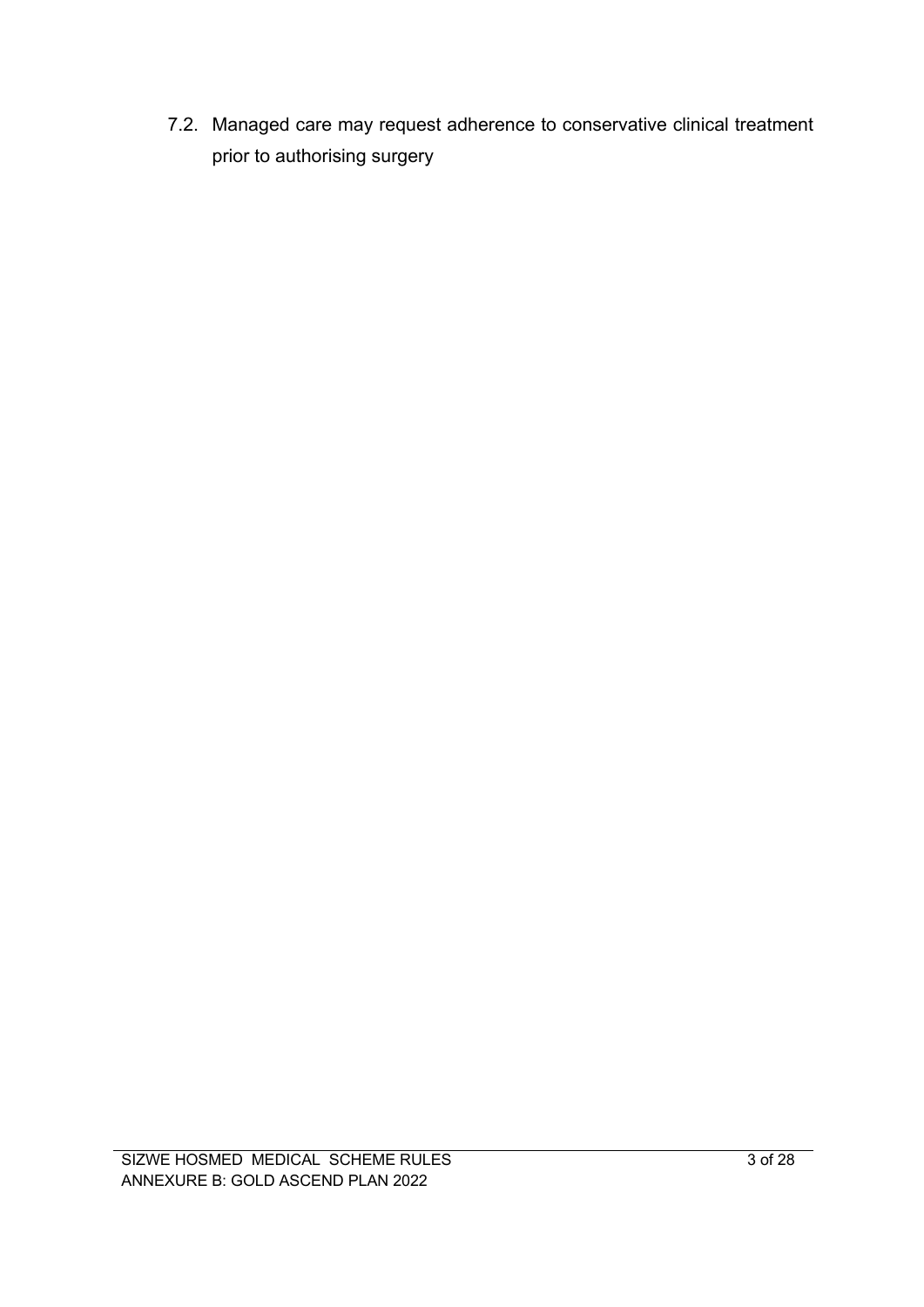## **SECTION 2: SCHEDULE OF BENEFITS**

## **1. OUT OF HOSPITAL BENEFITS**

## **Prescribed Minimum Benefits (PMB):**

In accordance with the Medical Schemes Act, costs will be covered related to the diagnosis, treatment and care of the following conditions as updated by the Council for Medical Schemes (https://www.medicalschemes.com):

- i. medical emergencies,
- ii. chronic conditions as listed in the Chronic Disease List (CDL),
- iii. and medical conditions listed in the Diagnosis Treatment Pairs (DTPs),.

This definition shall apply whenever "PMB applicable" appears in the definition of benefits below. Managed care clinical protocols and designated service provider (DSP) networks are applicable.

## **1.1. DAY-TO-DAY BENEFITS**

1.1.1. The following benefits are covered subject to day-to-day benefit limitations: General Practitioners, Specialists (excludes Psychiatrists), Physiotherapists, Radiologists, Pathologists and Acute Medicines

|                                    | Limit                          |
|------------------------------------|--------------------------------|
| Member without dependents          | R <sub>6</sub> 55 <sub>6</sub> |
| Member with one dependent          | R9 709                         |
| Member with two dependents         | R <sub>11</sub> 362            |
| Member with three dependents       | R <sub>12</sub> 993            |
| Member with four dependents        | R <sub>14</sub> 645            |
| Member with five dependents        | R <sub>16</sub> 287            |
| Member with six or more dependents | R <sub>17</sub> 918            |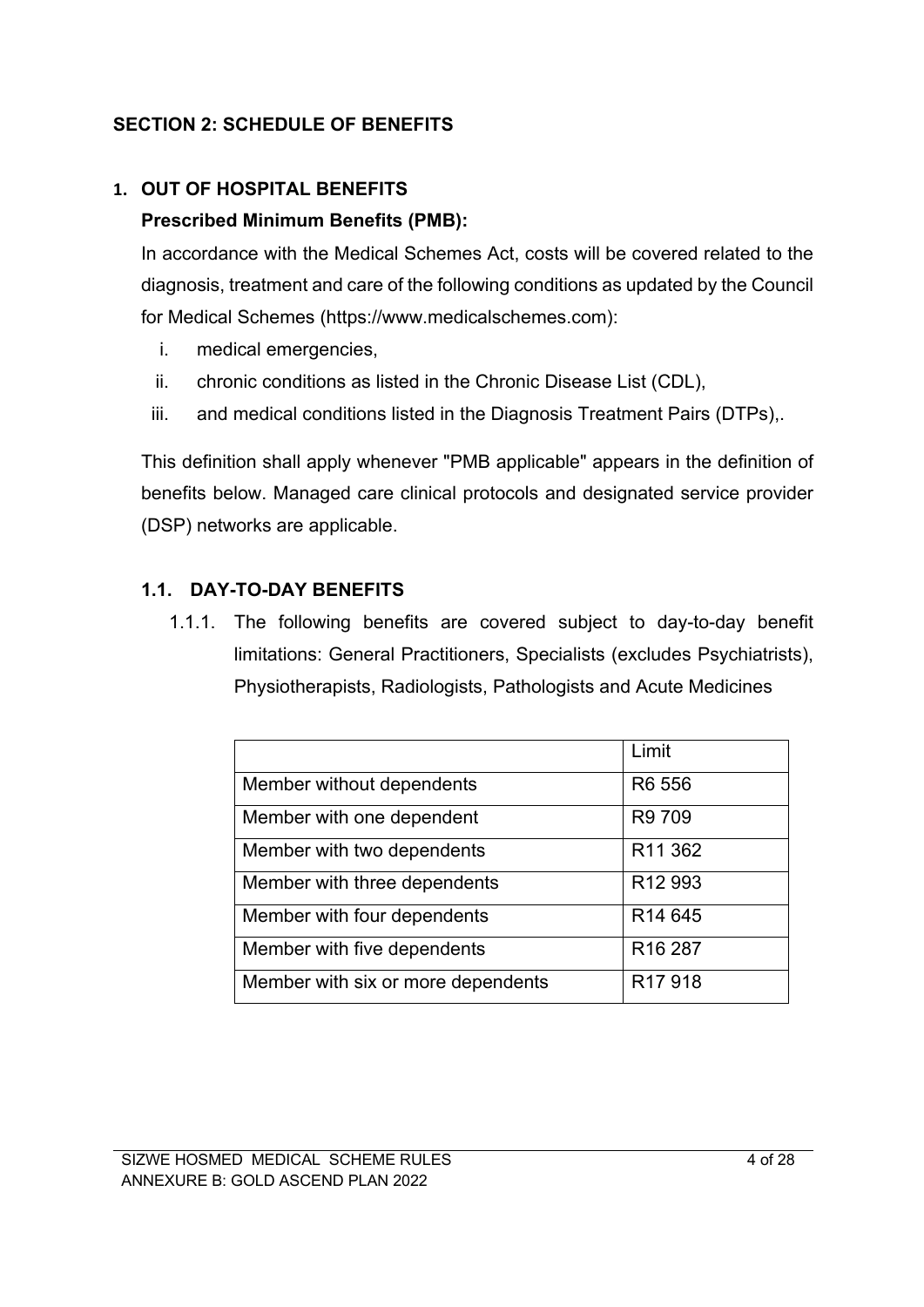## **1.2. GENERAL PRACTITIONERS**

- 1.2.1. 100% Sizwe Hosmed rates for visits by general practitioners in the supplier's room or patient's home, subject to the stipulated number of GP visits.
- 1.2.2. The benefits are subject to availability of funds in the day-to-day benefit as in 1.1 above. PMB applicable.

|                                    | Number of visits |
|------------------------------------|------------------|
| Member without dependents          | 6                |
| Member with one dependent          | 9                |
| Member with two dependents         | 12               |
| Member with three dependents       | 14               |
| Member with four dependents        | 15               |
| Member with five dependents        | 16               |
| Member with six or more dependents | 17               |

1.2.3. One (1) extra visit per single member per annum is applicable for preventative care.

## **1.3. Covid Benefit**

- 1.3.1. Covid benefit provides for the following:
- 1.3.2. Covid Vaccine as approved by SAPRA (South African Health Products Regulatory Authority)
- 1.3.3. Pathology Covid test as approved by CMS regulation
- 1.3.4. In-Hospital treatment for Covid pneumonia

## **1.4. SPECIALISTS**

- 1.4.1. 100% Sizwe Hosmed rates for visits to specialists, subject to the stipulated number of specialist visits below, except in cases of emergencies and PMBs.
- 1.4.2. Referral to the specialist by a GP is mandatory, unless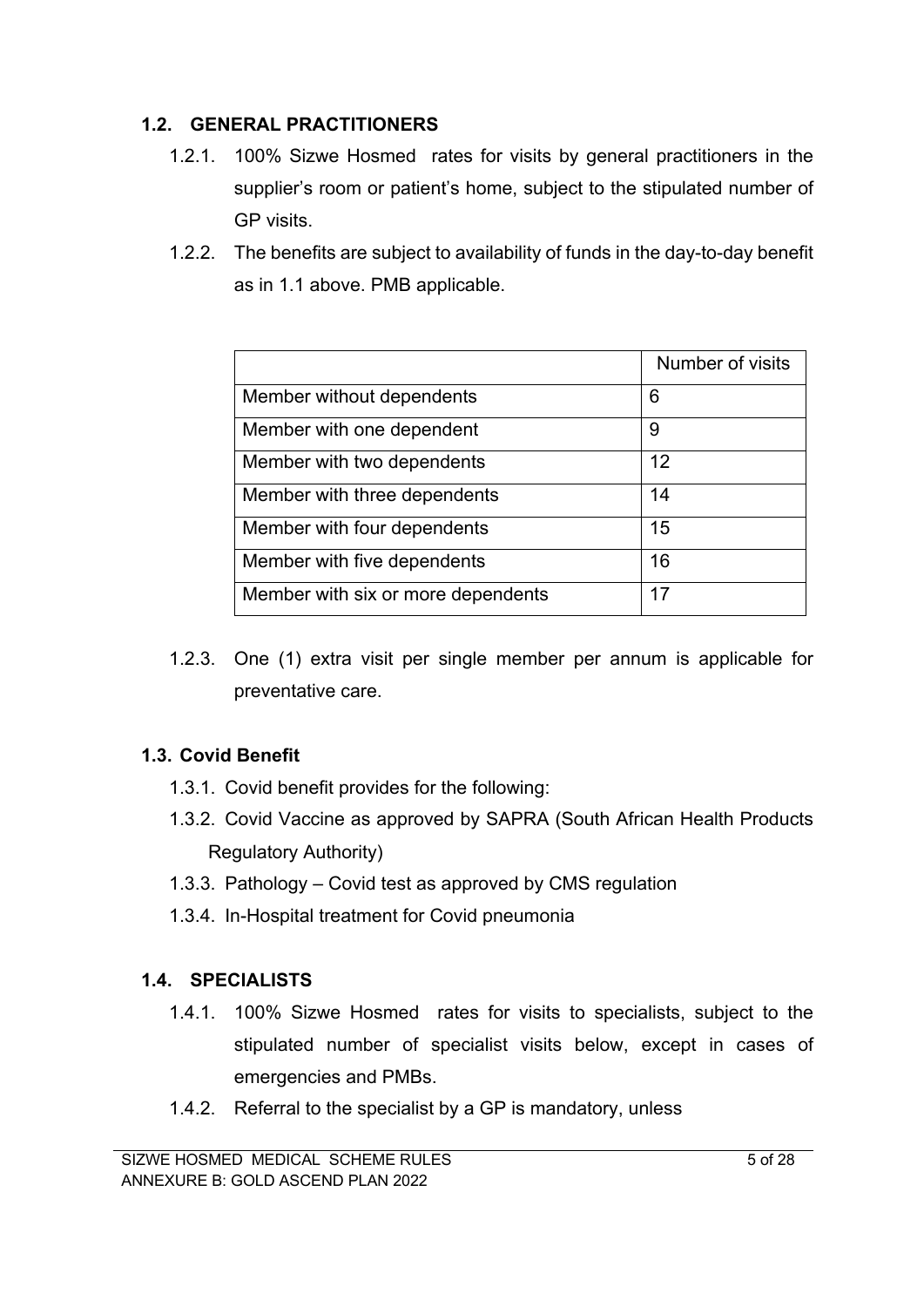- 1.4.2.1. not possible as in the case of an unavailable GP,
- 1.4.2.2. in an emergency, or
- 1.4.2.3. a follow-up specialist visit after an initial GP referral.
- 1.4.3. Failure to get the required GP referral will result in the Scheme paying an equivalent of the Scheme GP rate. The benefits are subject to availability of funds in the day-to-day limit as in 1.1 above.
- 1.4.4. Psychiatrists are excluded from this benefit and are covered under mental health.

|                                    | Number of visits |
|------------------------------------|------------------|
| Member without dependents          | 2                |
| Member with one dependent          | 6                |
| Member with two dependents         | 7                |
| Member with three dependents       | 8                |
| Member with four dependents        | 9                |
| Member with five dependents        | 10               |
| Member with six or more dependents | 11               |

## **1.5. PHYSIOTHERAPY**

1.5.1. 100% Sizwe Hosmed rates subject to the limit set out in day-to-day benefits above. PMB applicable.

## **1.6. RADIOLOGY AND RADIOGRAPHY**

#### 1.6.1. **General radiology**

- 1.6.1.1. 100% Sizwe Hosmed rates for general diagnostic radiology subject to managed care protocols. PMB applicable.
- 1.6.1.2. Tests related to oncology for registered beneficiaries are covered as part the Oncology Management Programme.

#### 1.6.2. **Specialised radiology**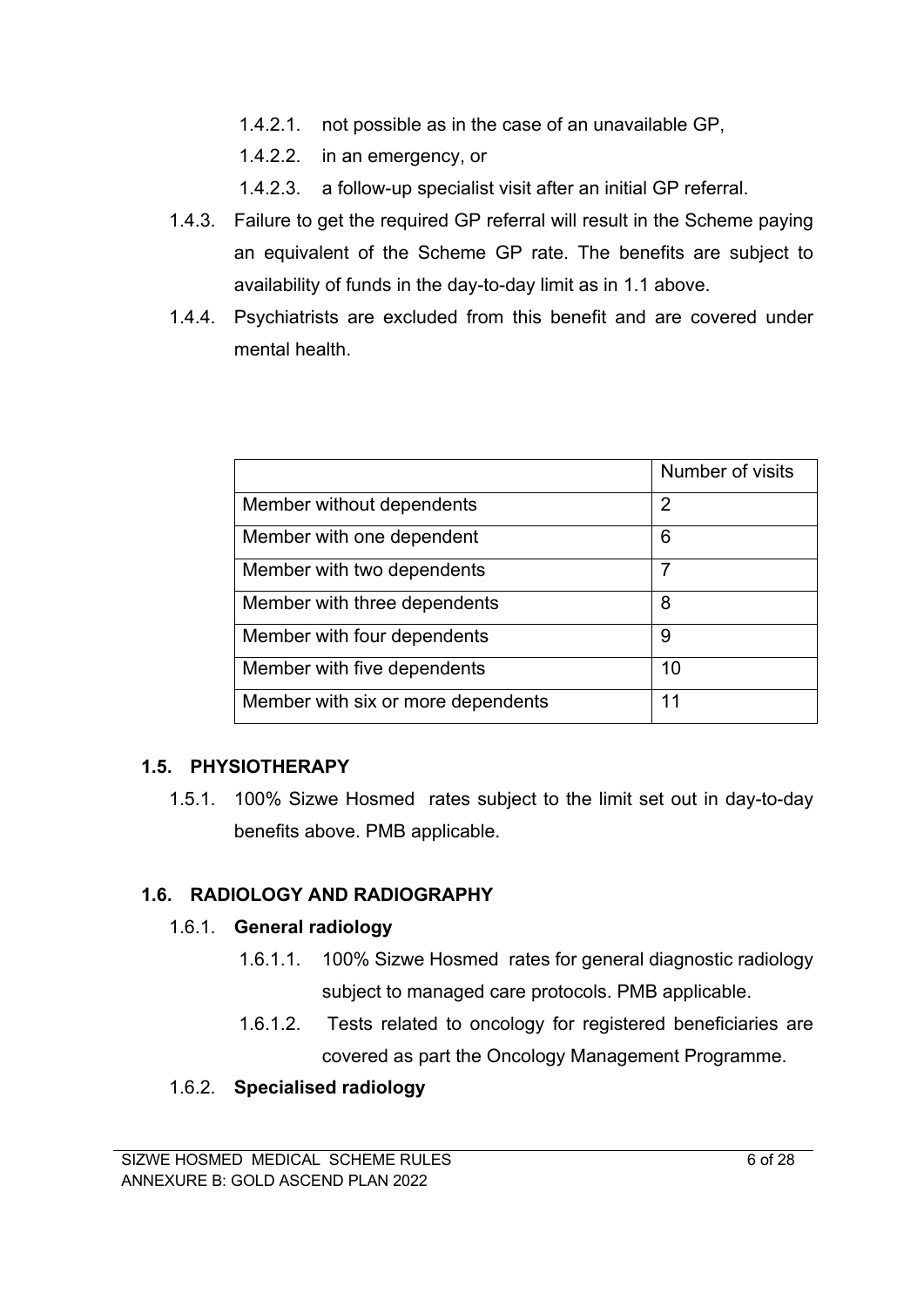1.6.2.1. MRI, CAT scan, Angiogram subject to an overall combined limit of R21 575 per family per annum.

## 1.6.3. **Interventional radiology**

1.6.3.1. (refer to paragraph 2.11.3)

## **1.7. PATHOLOGY**

- 1.7.1. 100% Sizwe Hosmed rates for blood and histology tests as well as other pathology tests performed by a GP, medical specialist or the medical technician and private nurse practitioner. PMB applicable
- 1.7.2. Pathology tests related to oncology and HIV/AIDS for registered beneficiaries are covered as part the Disease Management Programme.

## **1.8. ACUTE MEDICINE**

1.8.1. The acute medicine benefit, including Pharmacy Advised Therapy (PAT), has the following sub-limits within the overall day-day benefit:

|                                    | Limit              |
|------------------------------------|--------------------|
| Member without dependents          | R <sub>2</sub> 047 |
| Member with one dependent          | R3 689             |
| Member with two dependents         | R4 105             |
| Member with three dependents       | R4 652             |
| Member with four dependents        | R4 783             |
| Member with five dependents        | R5 046             |
| Member with six or more dependents | R <sub>5</sub> 462 |

- 1.8.2. This benefit is subject to the conditions stipulated below:
	- 1.8.2.1. The Pharmaceutical Benefit Management Programme;
		- 1.8.2.1.1. Reimbursement is at 100% Single Exit Price (SEP) plus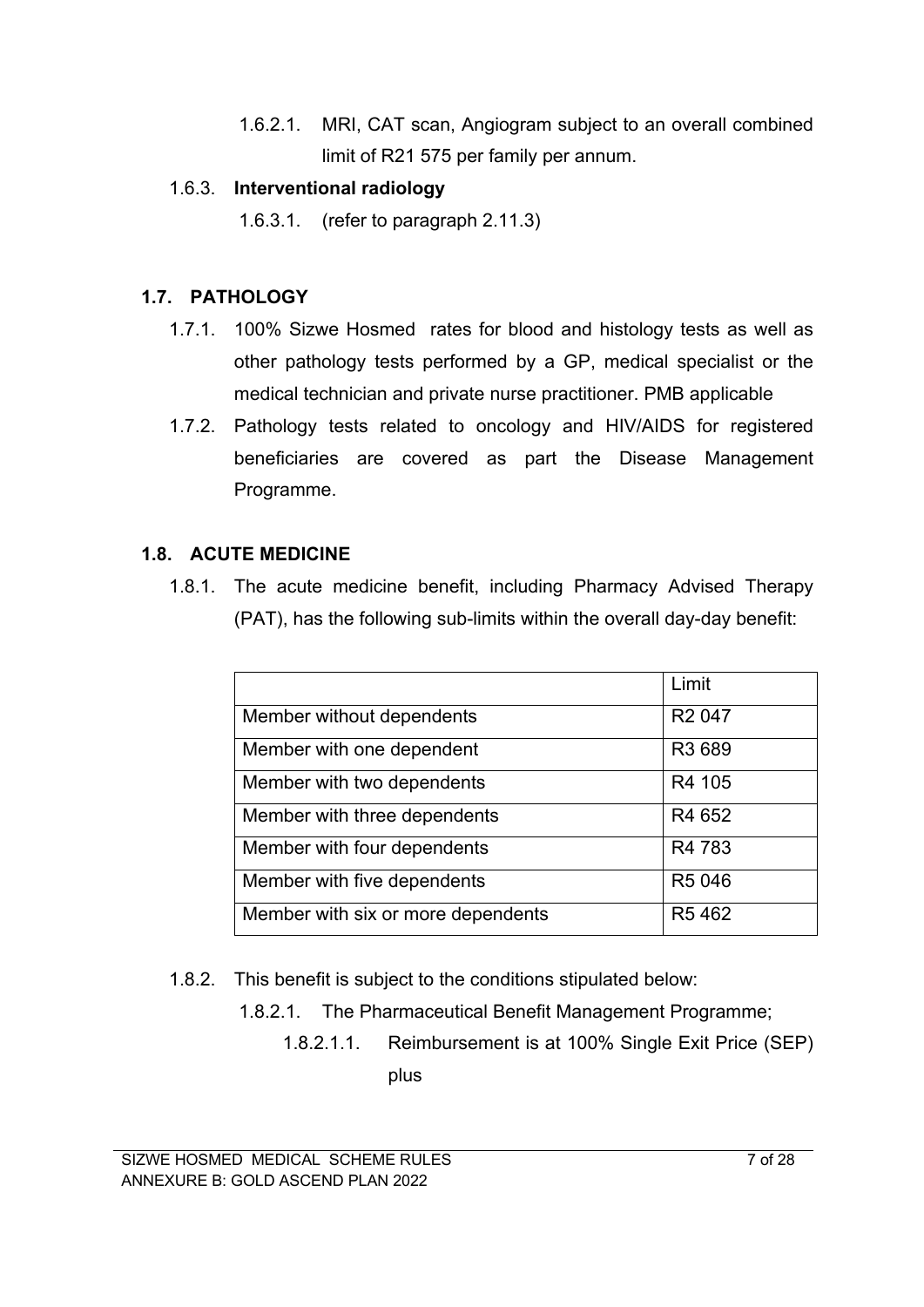- a) the dispensing fee as per the Department of Health's latest gazetted Dispensing Regulations; or
- b) the tariff negotiated with the service provider;
- 1.8.2.2. Medicine must be prescribed by a person legally entitled to prescribe; and
- 1.8.2.3. Medicine used during an in-hospital event is excluded from this benefit.

#### **1.9. MATERNITY AND INFERTILITY**

#### 1.9.1. **Antenatal consultations**

- 1.9.1.1. 100% Sizwe Hosmed rates for antenatal consultations, limited to nine (9) midwife, GP or Specialist antenatal visits per pregnancy, in addition to the regular GP benefits as stated in rule 1.2 above,
- 1.9.1.2. Two (2) specialist obstetrician visits per pregnancy, subject to referral by the midwife or GP in addition to the regular specialist benefit as in 1.4.

#### 1.9.2. **Pregnancy scan and tests**

- 1.9.2.1. 100% Sizwe Hosmed rates for pregnancy scans and the following pregnancy-related tests subject to registration on the maternity benefit management program:
	- 1.9.2.1.1. Two (2) Haemoglobin Measurement tests,
	- 1.9.2.1.2. one (1) Blood Grouping test,
	- 1.9.2.1.3. one (1) VDRL test for Syphilis and
	- 1.9.2.1.4. Two (2) HIV blood tests over and above the regular Pathology benefits in rule 1.7
	- 1.9.2.1.5. Twelve (12) urine analysis tests
	- 1.9.2.1.6. One (1) Full blood count (FBC) test
	- 1.9.2.1.7. Vitamins worth R114 paid from day to day benefit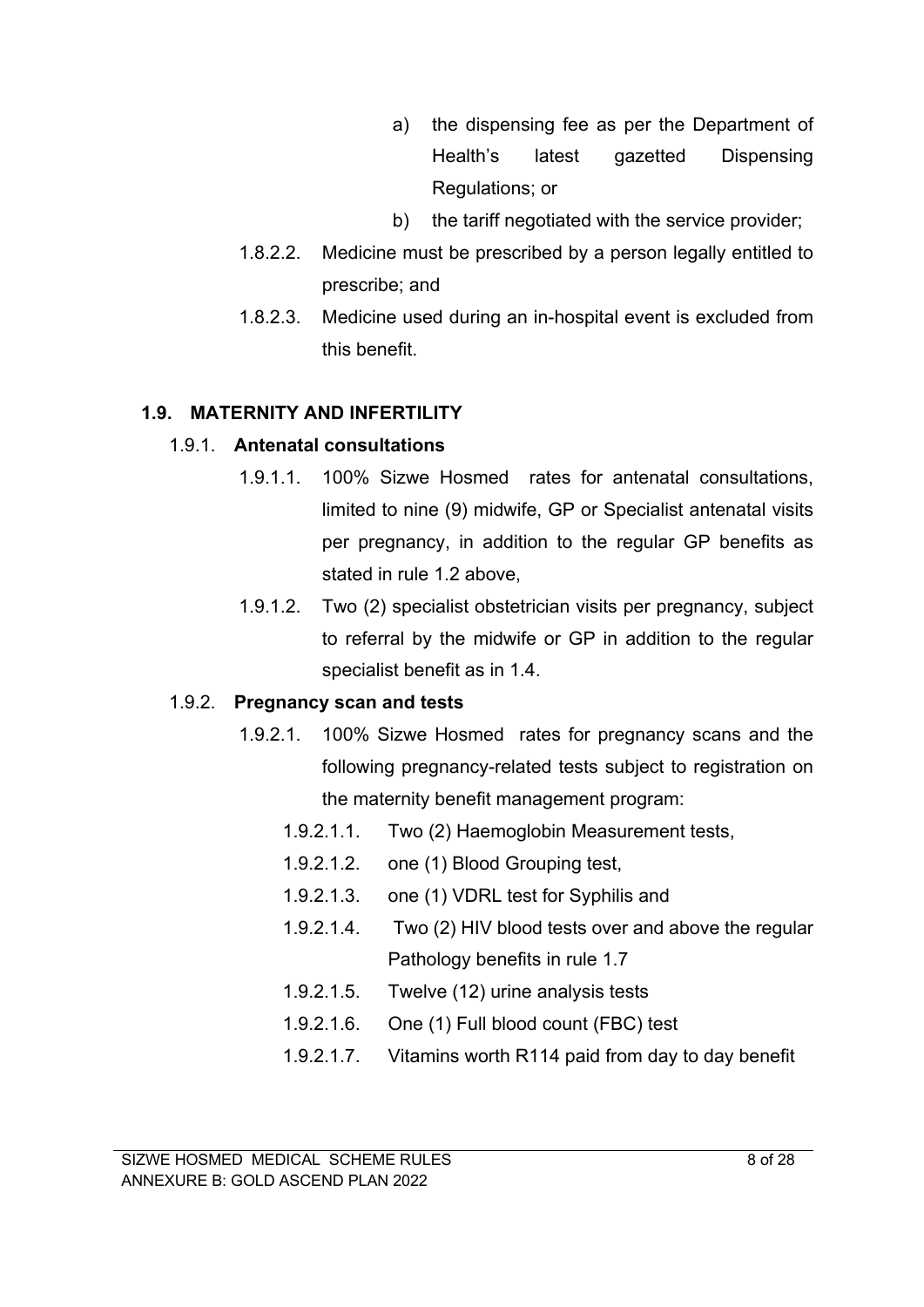1.9.2.1.8. Two (2) 2D scans per pregnancy – this excludes the diagnostic sonar.

#### 1.9.3. **Infertility**

- 1.9.3.1. Covered in accordance with Code 902 M of the PMB Regulations.
	- 1.9.3.1.1. All investigations for an infertility condition will be covered in a DSP hospital and in accordance with the policies of the relevant Public Authorities.

#### **1.10. ADDITIONAL OUT OF HOSPITAL BENEFITS**

#### 1.10.1. **Private Nurse**

- 1.10.1.1. Subject to benefits at Sizwe Hosmed Private Nurse rates and Pre-Authorisation.
- 1.10.1.2. Frail care is not a covered benefit.
- 1.10.1.3. Limit per year per family R5 243
- 1.10.1.4. PMB applicable

#### **1.11. AUXILIARY SERVICES**

- 1.11.1. Limited to speech therapy, podiatry, occupational therapy, social workers, dietetics, audiology, homeopathy, clinical technologists, educational psychologists, biokineticists and registered counsellors, subject to the limits as stated below:
- 1.11.2. 100% Sizwe Hosmed rates with the following annual limits per family:
	- 1.11.2.1. Member: R1 171
	- 1.11.2.2. Member with one or more dependent: R1 882
- 1.11.3. PMB applicable

#### **1.12. CHIROPRACTORS**

1.12.1. Payable at 100% Sizwe Hosmed rates up to a limit of R1 161 per beneficiary per annum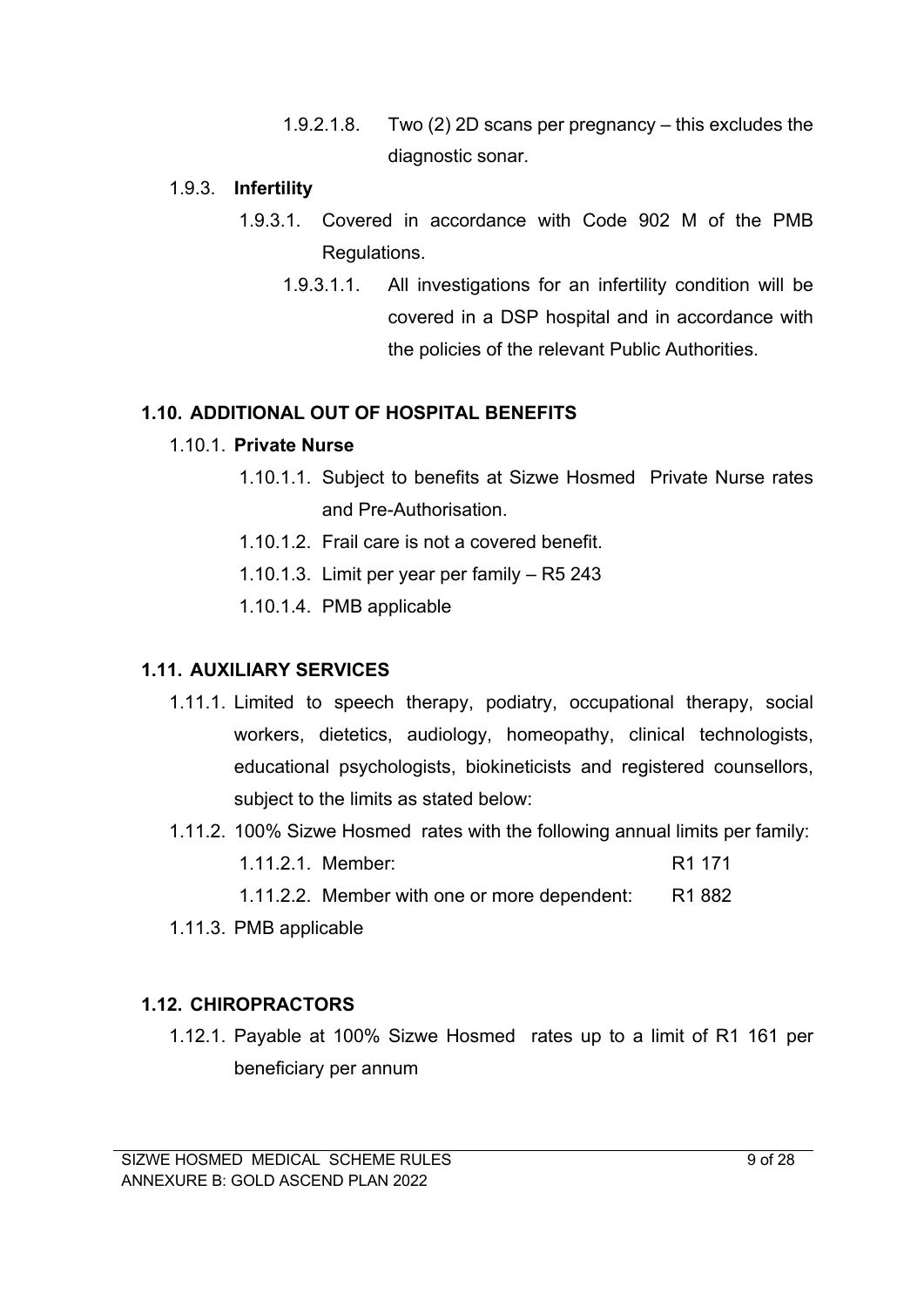#### **1.13. CHRONIC MEDICINES**

- 1.13.1. Subject to the conditions stipulated below:
	- 1.13.1.1. Benefits are limited to PMB chronic conditions, subject to pre-authorisation, registration on the chronic disease programme, formulary and clinical protocols;
	- 1.13.1.2. The Pharmaceutical Benefit Management Programme;
	- 1.13.1.3. Reimbursement is at 100% SEP plus the dispensing fee as per the Department of Health's latest gazetted Dispensing Regulations or as per negotiated tariff with the preferred service provider;
	- 1.13.1.4. Medicine must be prescribed by a person legally entitled to prescribe;
	- 1.13.1.5. Medicine used during an in-hospital event is excluded from this benefit;
	- 1.13.1.6. Members should use Sizwe Hosmed preferred providers to avoid co-payment co-payments or limits; and
	- 1.13.1.7. Where there is a generic equivalent, the chronic medicine benefit shall not exceed the maximum retail price of the generic equivalent.

#### **1.14. APPLIANCES**

- 1.14.1. 100% Sizwe Hosmed rates with the following annual limit per family:
	- 1.14.1.1. Member: R1 171
	- 1.14.1.2. Member with one or more dependent: R1 882
- 1.14.2. Includes procurement towards the following devices and appliances:
	- 1.14.2.1. Nebulizer,
	- 1.14.2.2. Glucometer,
	- 1.14.2.3. Insulin pump,
	- 1.14.2.4. Morphine pump
	- 1.14.2.5. C-PAP machine and
	- 1.14.2.6. other clinically appropriate unspecified appliances items.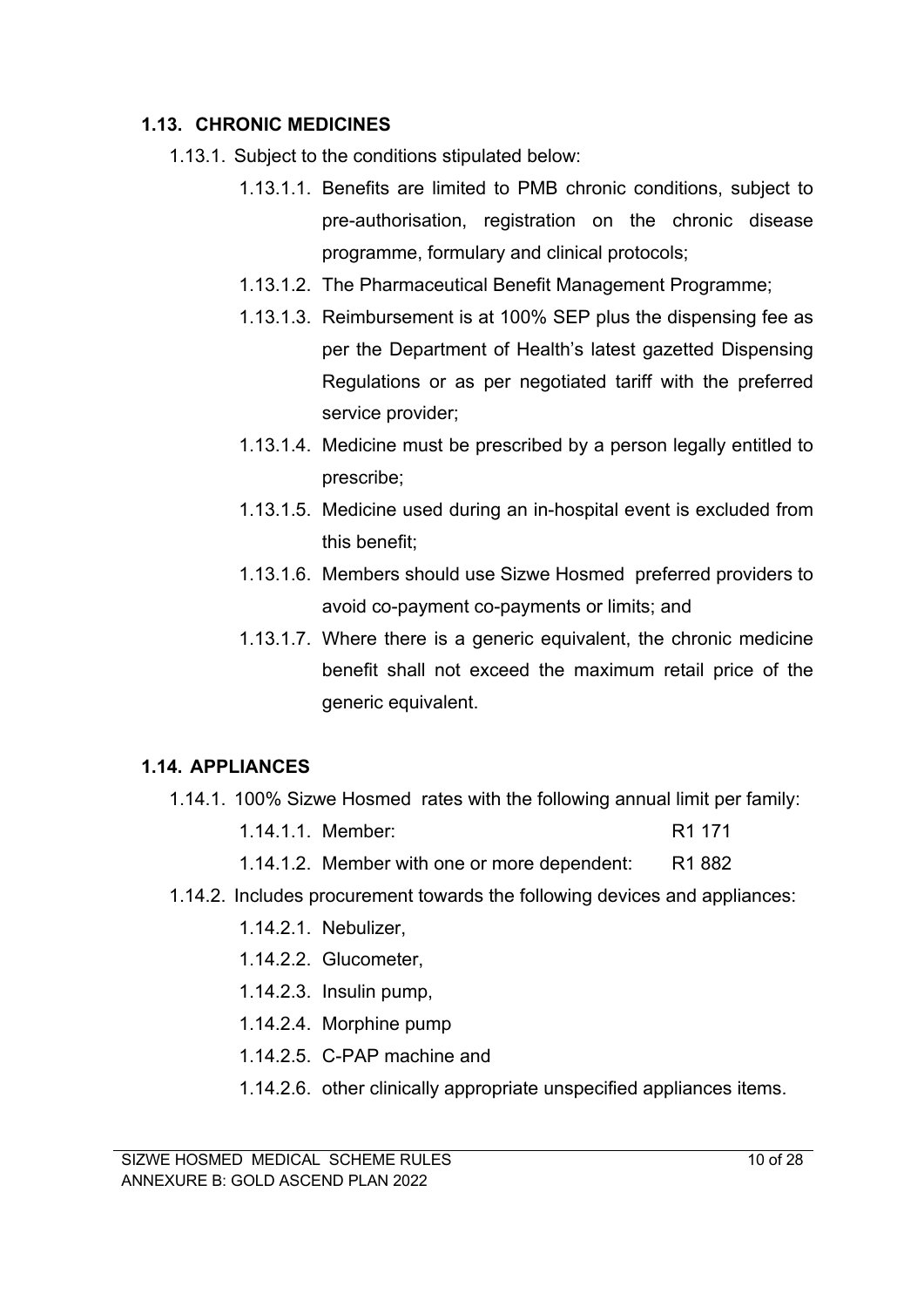- 1.14.3. Any appliance is payable only once per annum, subject to the limits as stipulated above.
- 1.14.4. The cost of C-PAP machines is payable from this benefit, subject to fulfilment of clinical criteria and procurement protocols
- 1.14.5. Prescribed Minimum Benefits: All items are payable at cost with no copayment or deductibles, subject to pre-authorisation, minimum benefit package, preferred provider network and Managed Care clinical protocols.

## **1.15. MENTAL HEALTH**

- 1.15.1. Limited to Psychiatrists, and Clinical and Counselling Psychologists relating to mental health. Benefit excludes services covered under the auxiliary benefit.
- 1.15.2. 100% Sizwe Hosmed rates subject to annual limit of R 5 977 per family.
- 1.15.3. All consultations in doctors' rooms are paid at 100% Sizwe Hosmed rates subject to the mental health limit.
- 1.15.4. Prescribed Minimum Benefits: All items are payable at cost with no copayment or deductibles, subject to minimum benefit package, preferred provider network and Managed Care clinical protocols.

## **1.16. PREVENTATIVE CARE**

## 1.16.1. **Wellness consultations:**

1.16.1.1. Subject to a family limit of R1 161 per annum

## 1.16.2. **Preventative Care Screening:**

- 1.16.2.1. Family benefit of up to one (1) test per beneficiary per annum
- 1.16.2.2. Subject to a family limit of R 2 332 per annum
- 1.16.2.3. Includes the following tests:
- 1.16.2.4. Blood sugar, Cholesterol, Blood pressure, Body Mass Index, HIV screening test.
- 1.16.2.5. One (1) screening test per beneficiary per annum.
- 1.16.2.6. One (1) consultation visit in doctors' rooms.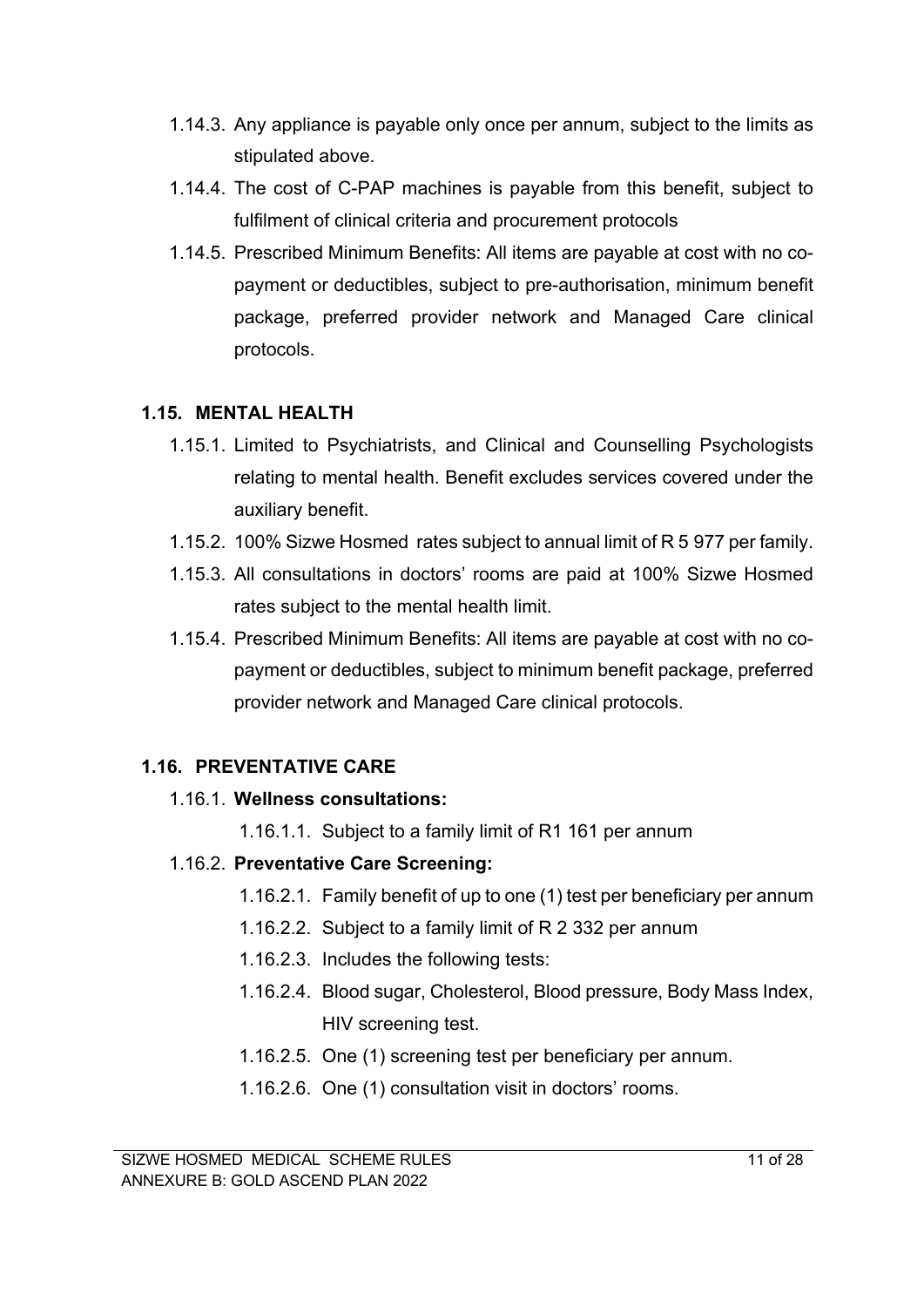1.16.2.7. Limited to R 295 per beneficiary per annum at a Preferred Provider facility.

#### 1.16.3. **Other screening tests**

- 1.16.3.1. Cover limited to the following tests:
- 1.16.3.2. Females: Mammogram every 2 years for women above age 40 years, Pap smear every 2 years for women above 21 years.
- 1.16.3.3. Males above 40 years: Prostate Specific Antigen (PSA) test

## 1.16.4. **Female Contraceptives**

1.16.4.1. Contraceptive limit of R3 021 per family per annum subject to Managed Care Protocols and formulary.

## 1.16.5. **Vaccinations**

- 1.16.5.1. Flu Vaccine
- 1.16.5.2. Pneumococcal Vaccine
- 1.16.5.3. Human Papilloma Virus (HPV) vaccine
- 1.16.5.4. Immunisation for children six (6) years and younger, immunization permitted will be in line with those provided by the Department of Health, subject to family wellness screening family limit

## **1.17. OPTICAL**

- 1.17.1. All sub-limits and rules specified are subject to Optical Benefit Management Programme and benefit limits specified for materials.
	- 1.17.1.1. One (1) set of spectacle lenses and one (1) set of frames, or one (1) set of contact lenses per beneficiary every two (2) years.
	- 1.17.1.2. Each beneficiary must choose either spectacles or contact lenses once every two (2) years.
	- 1.17.1.3. Eye test: one (1) test per beneficiary per 24 months.

## 1.17.2. **Spectacles, lenses and frames**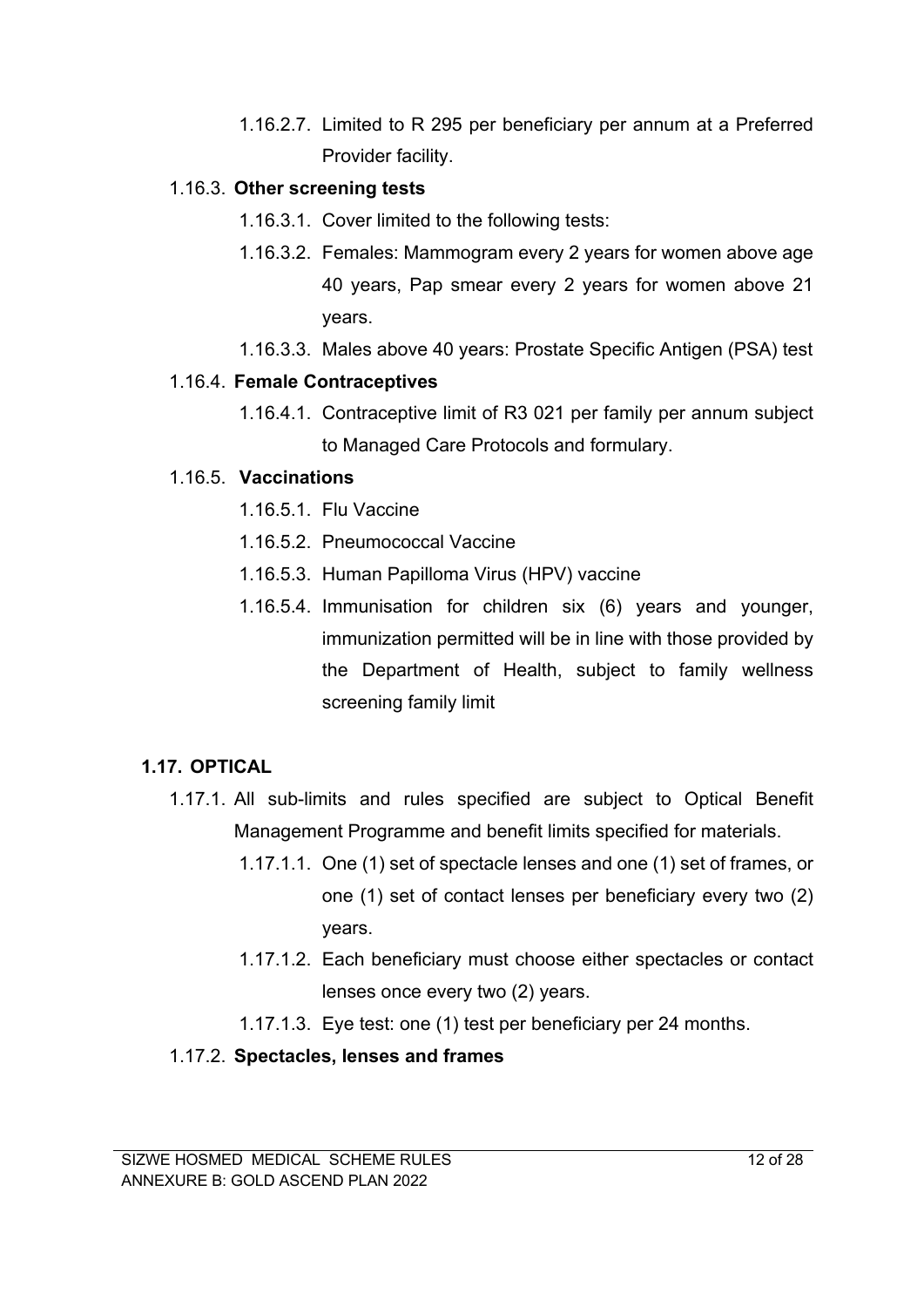1.17.2.1. 100% Sizwe Hosmed rates determined by the Board of Trustees for spectacles and lenses prescribed or supplied by a registered optometrist, ophthalmologist or supplementary optical practitioner.

#### 1.17.3. **Visual examination**

1.17.3.1. If undertaken by a registered optometrist, shall be based on the Sizwe Hosmed rates. The benefit shall be 100% of the Sizwe Hosmed rate at the Scheme's preferred provider network and shall be limited to one (1) eye test per beneficiary per 24 months.

#### 1.17.4. **Frames**

- 1.17.4.1. Limited to one (1) pair per beneficiary per 24-month period within the combined benefit. The difference, where applicable, is payable by the member directly to the supplier.
- 1.17.4.2. The benefit is limited to one (1) pair of spectacles per beneficiary per 24-month period, except where two (2) spectacles are approved by the Fund in place of a pair of spectacles with bifocal or multi focal lenses, after clinical motivation by a registered optometrist to the Fund.
- 1.17.4.3. The benefit is limited to the negotiated tariff with the provider for glass lenses.
- 1.17.4.4. The benefit for bifocal or multi focal lenses shall be limited to the cost of 65 millimetre and bifocal lenses with a reading segment of 28 millimetres.
- 1.17.4.5. All add-ons: Generic add on tints up to 35% and generic add on coatings (hard coatings and anti-reflex coatings) up to the benefit limit
- 1.17.4.6. Sunglasses and repairs to spectacles are excluded from the benefit.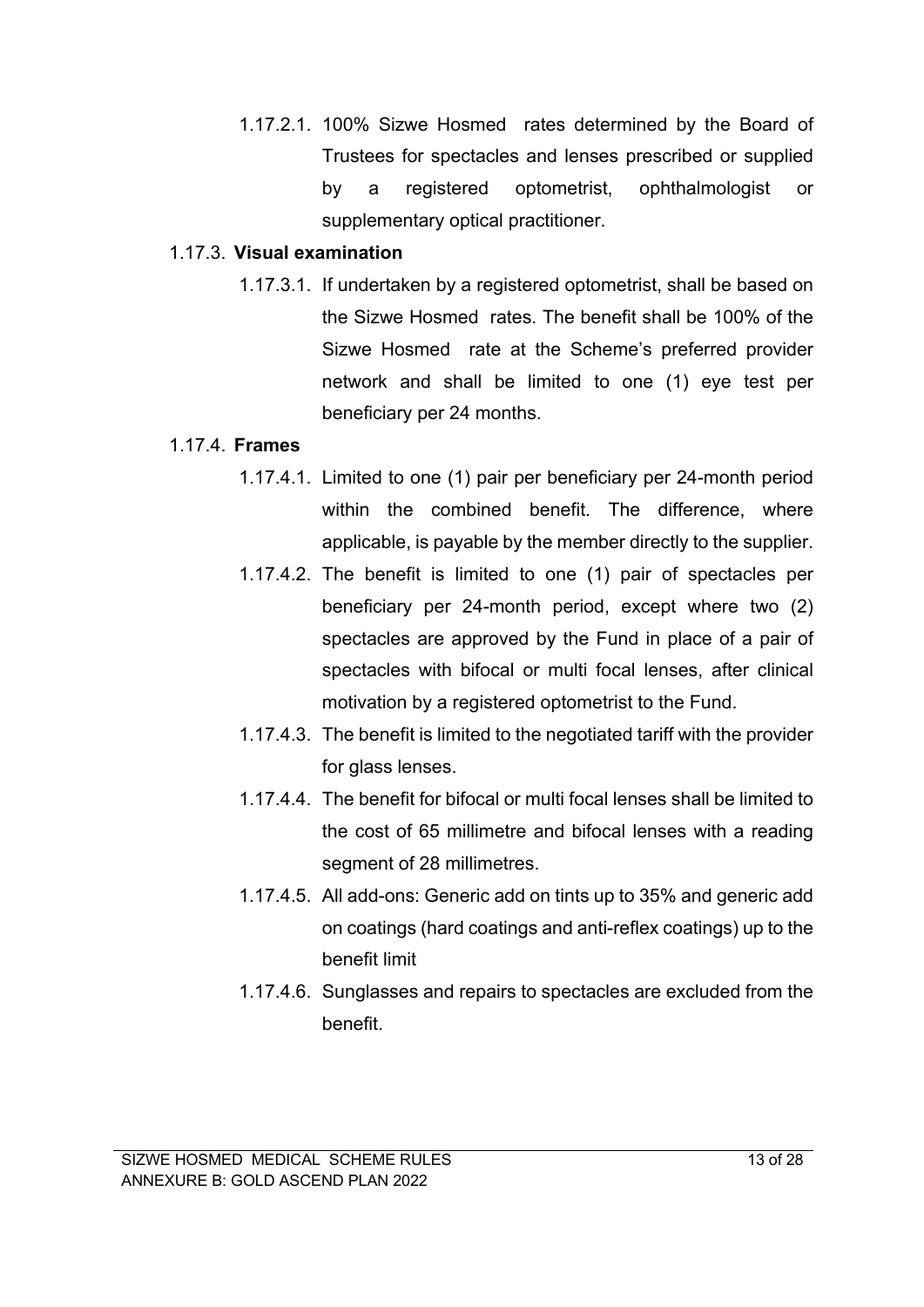- 1.17.4.7. Benefits shall not be granted for spectacles if a beneficiary has already received a benefit for contact lenses until twenty-four months has lapsed since the last claim.
- 1.17.4.8. Each claim for lenses/ frames must be submitted together with the lens prescription.

#### 1.17.5. **Contact lenses**

- 1.17.5.1. Benefit payable and subject to the specified benefit limits described below.
- 1.17.5.2. 100% of the Scheme rate of clear contact lenses if prescribed by a registered optometrist, or supplementary optical practitioner in accordance with the approved tariff for these service providers. Provided that (clinically approved where member cannot wear spectacles):
- 1.17.5.3. The application by a member be motivated by a recommendation from a registered optometrist that contact lenses are clinically essential as determined by the lens prescription on clinical/medical grounds and approved by the Fund.
- 1.17.5.4. The benefit sub limit is limited to
	- 1.17.5.4.1. one (1) pair of permanent contact lenses per beneficiary per 24-month period, or
	- 1.17.5.4.2. 24 pairs of monthly disposable contact lenses per beneficiary per 24-month cycle.
	- 1.17.5.4.3. Additional benefits may be approved on medical/clinical grounds if approved by the Fund.
- 1.17.5.5. In cases where contact lenses are not clinically essential and worn at the election of the member, the benefit shall be limited to the equivalent of two (2) single vision glass lenses of 65 mm and a sphere of two (2) dioptres plus the benefit amount of the frame, plus the cost of a refraction as a combined benefit.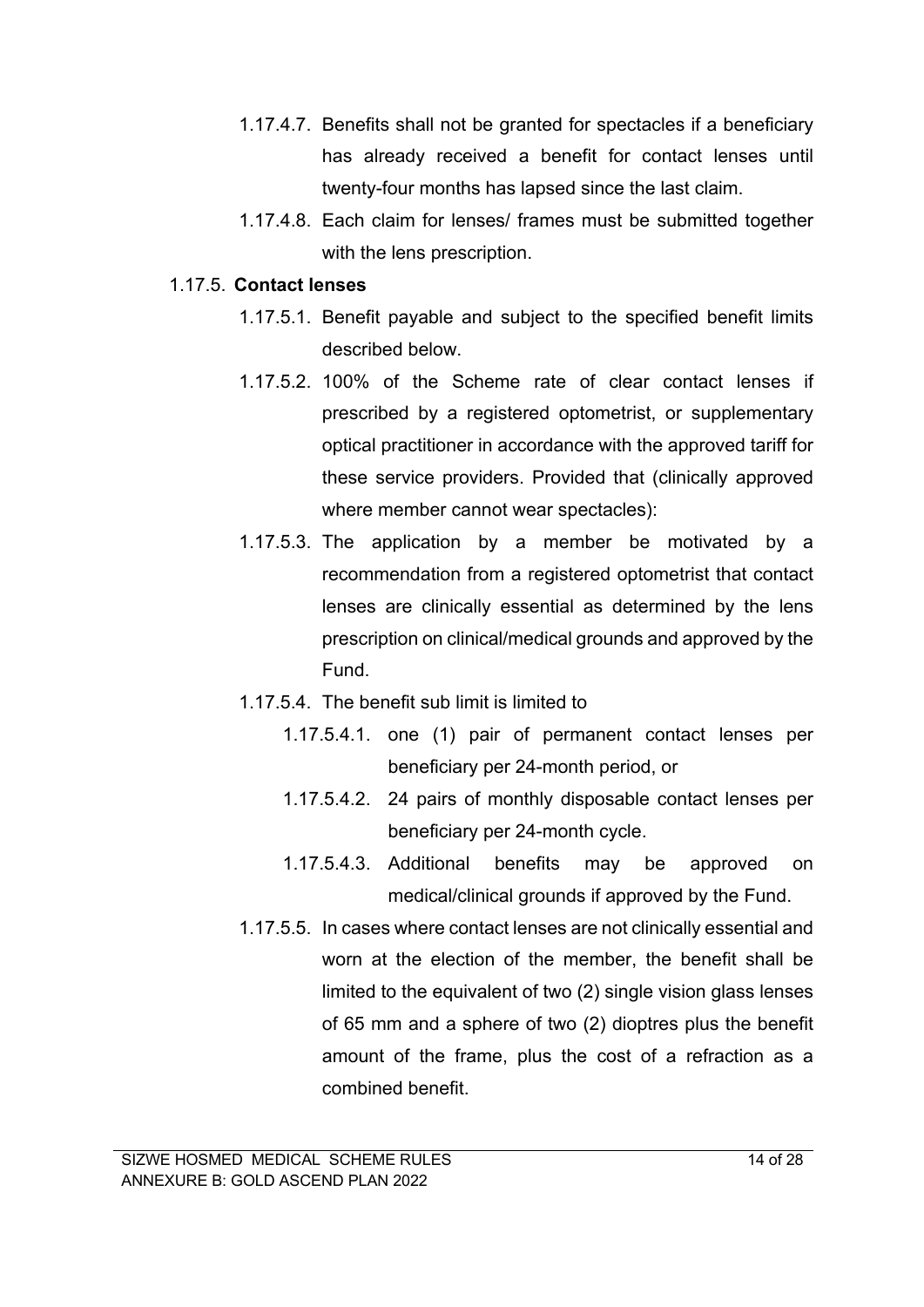- 1.17.5.6. Benefits shall not be granted for contact lenses if a beneficiary has already received a pair of spectacles in a given twenty-four-month period.
- 1.17.5.7. Contact lens cleaning materials are excluded from benefits.

#### 1.17.6. **Spectacles Lenses and frames limits**

1.17.6.1. 100% Sizwe Hosmed rates, as per the limits per beneficiary below:

| <b>Benefit Description</b> | Limit per Beneficiary |
|----------------------------|-----------------------|
| <b>Frames</b>              | R629                  |
| <b>Single Focus Lenses</b> | R202 per lens         |
| <b>Bi-focal Lenses</b>     | R438 per lens         |
| Multi-focal lenses         | R438 per lens         |
| <b>Contact Lenses</b>      | R <sub>1</sub> 387    |

#### **1.18. DENTAL**

Dentistry benefits are subject to a Dental Benefit Management Programme. Benefits are subject to managed care protocols and managed care interventions which may include the requirement of treatment plans and/or radiographs prior to benefit application. Fund exclusions apply to dental benefits. Refer to Annexure C for a detailed list of Fund exclusions.

Radiology and pathology are subject to the conditions and limits stipulated hereunder and in paragraphs 2.11 and 2.12 respectively.

#### 1.18.1. **Conservative dentistry**

- 1.18.1.1. 100% Sizwe Hosmed rates subject to managed care protocols for the following benefits:
- 1.18.1.2. Consultations: two (2) annual check-ups per beneficiary (once in six (6) months)
- 1.18.1.3. X-rays
	- 1.18.1.3.1. Intra-oral: subject to managed care protocols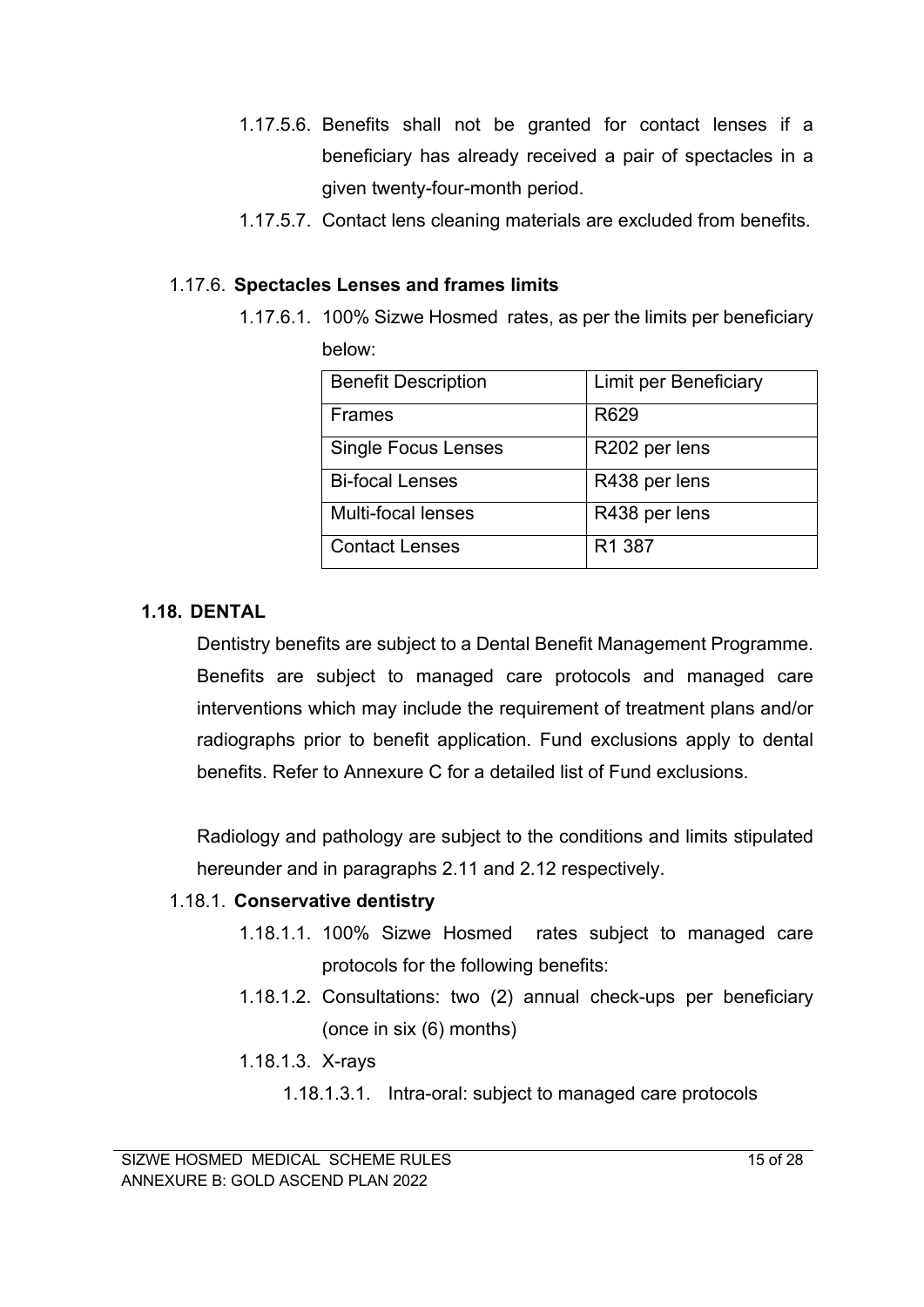- 1.18.1.3.2. Extra-oral: one (1) per beneficiary in a three (3) year period
- 1.18.1.4. Oral hygiene: two (2) annual scale and polish treatments per beneficiary (once in 6 months)
	- 1.18.1.4.1. Benefit for fissure sealants is limited to beneficiaries younger than 16 years of age
	- 1.18.1.4.2. Benefit for fluoride is limited to beneficiaries from age 5 and younger than 13 years of age.
- 1.18.1.5. Fillings: once per tooth in 720 days
- 1.18.1.6. Extractions
- 1.18.1.7. Root canal treatment: subject to managed care protocols. Excluding wisdom teeth (3rd molars) and primary (milk) teeth.
- 1.18.1.8. Plastic dentures and associated laboratory costs:
	- 1.18.1.8.1. One (1) set of plastic dentures, full or partial (an upper and a lower) per beneficiary in a four (4) year period

#### 1.18.2. **Specialised dentistry**

- 1.18.2.1. 100% Sizwe Hosmed rates, subject to pre-authorisation (where indicated) and managed care protocols. If authorisation is obtained after the procedure or treatment has been done, a 20% co-payment will apply to all related claims.
	- 1.18.2.1.1. Partial metal frame dentures and associated laboratory costs: No benefit
	- 1.18.2.1.2. Crowns and bridges and associated laboratory costs: No benefit
	- 1.18.2.1.3. Implants and associated laboratory costs: No benefit
	- 1.18.2.1.4. Orthodontics and associated laboratory costs: No benefit
	- 1.18.2.1.5. Periodontics: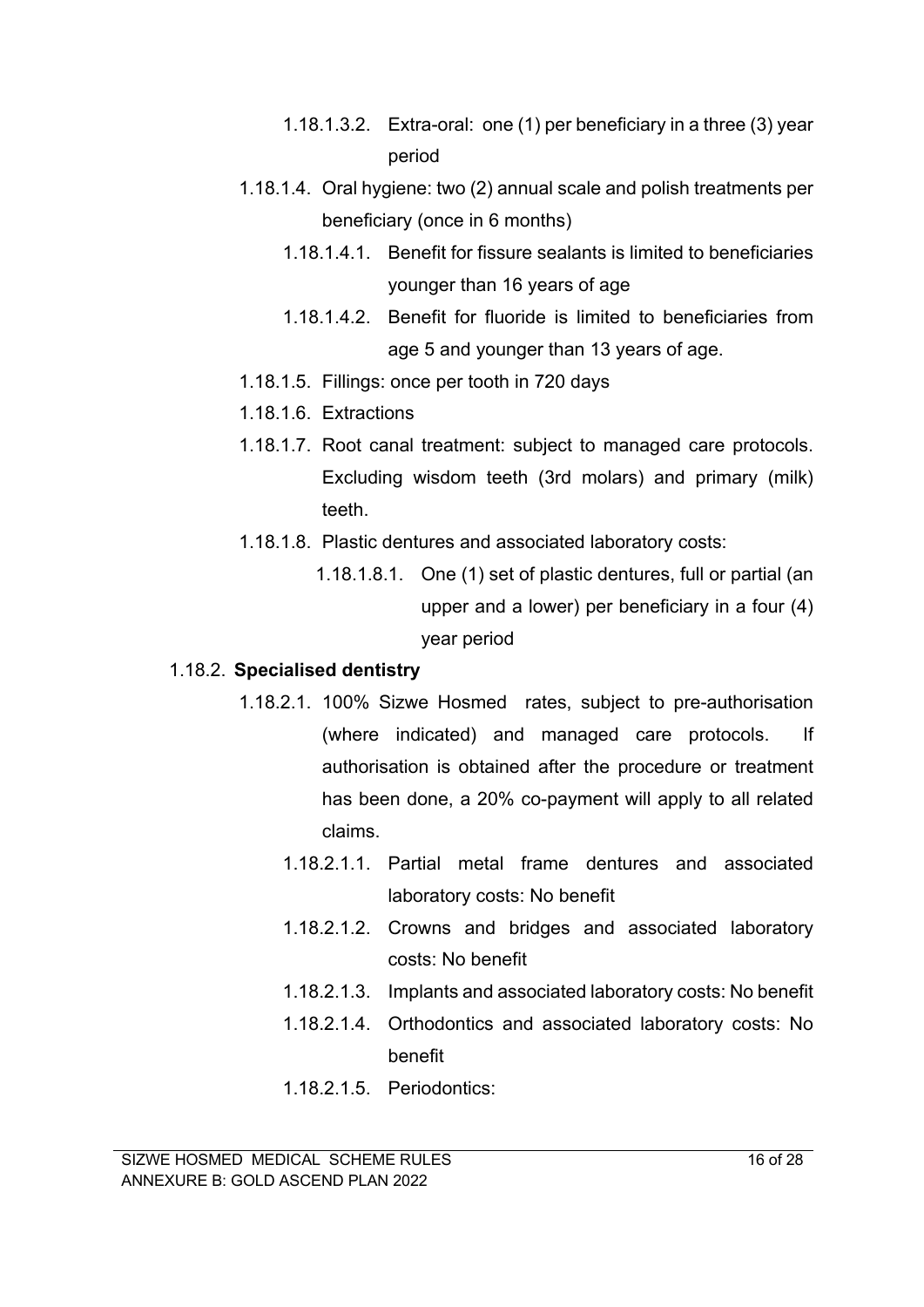- a) 100% Sizwe Hosmed rates; subject to registration on the Periodontal Programme
- b) Limited to conservative, non-surgical therapy only (root planning)
- c) Surgical periodontics: No benefit
- 1.18.2.1.6. Maxillofacial surgery and oral pathology in the dental chair:
	- a) 100% Sizwe Hosmed rates, subject to managed care protocols
	- b) Benefit for Temporo-mandibular Joint (TMJ) therapy is limited to non-surgical intervention/ treatments.
	- c) The claims for oral pathology procedures (cysts and biopsies, the surgical treatment of tumours of the jaw and soft tissue tumours) will only be covered if supported by a laboratory report that confirms diagnosis.

#### 1.18.3. **Dental Hospitalisation (General Anaesthetic)**

1.18.3.1. In-hospital treatment:

- 1.18.3.1.1. A co-payment of R1 000 per hospital admission applies, if a member opts to go to a day clinic (discipline 76/77) instead of a hospital (discipline 57/58), subject to the availability of a day clinic in his demographic area.
- 1.18.3.1.2. Pre-authorisation is required, subject to managed care protocols.
- 1.18.3.1.3. Subject to a DSP hospital network and the stated conditions apply (refer to point C of this annexure).
- 1.18.3.1.4. No funding will be granted without authorisation except in the case of an emergency. If authorisation is obtained after the procedure has been done, a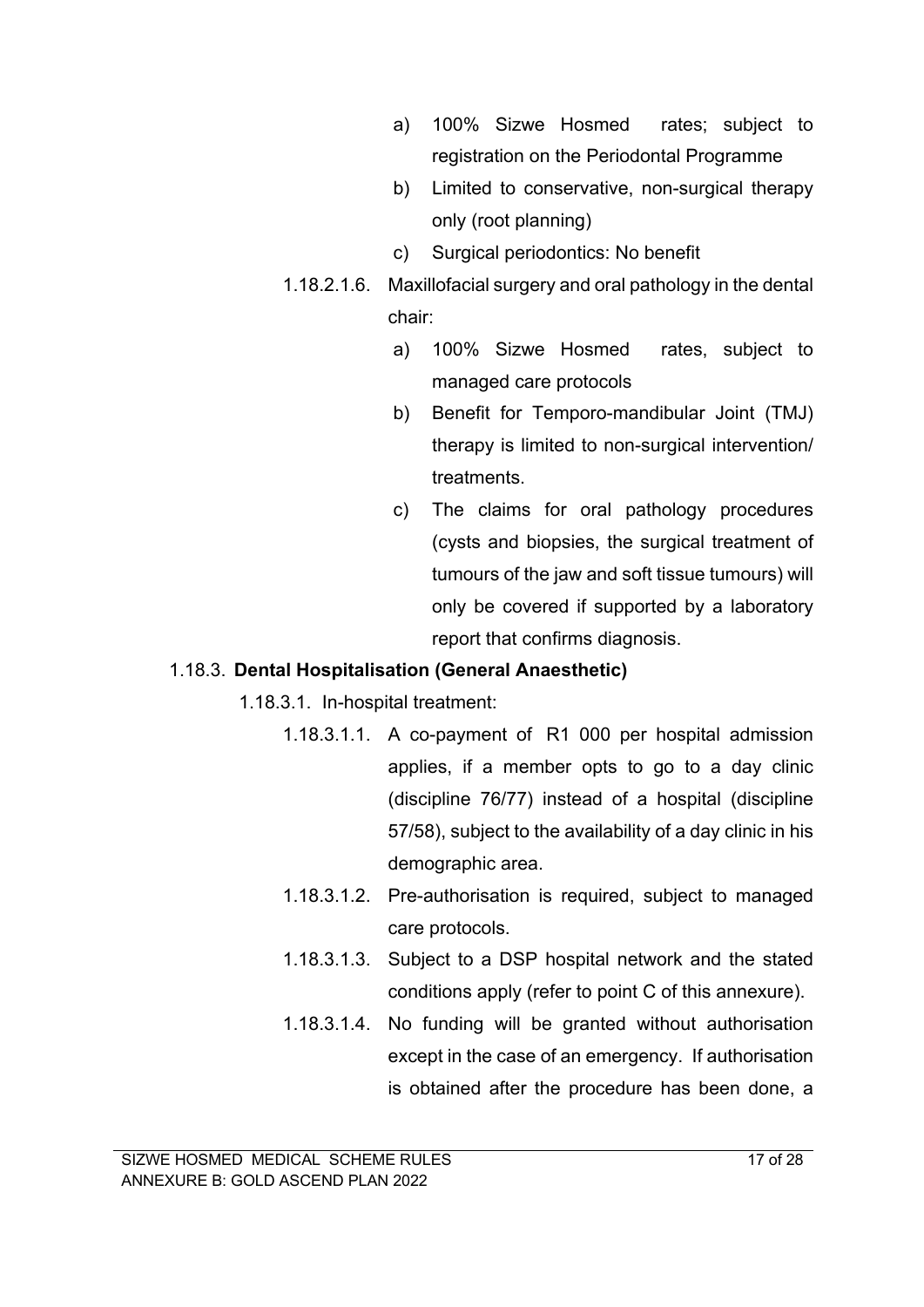20% co-payment will be applied to the hospital account.

- 1.18.3.1.5. General anaesthetic benefits are available for children under the age of five (5) years for extensive dental treatment.
- 1.18.3.1.6. General anaesthetic benefits are available for the removal of impacted teeth.
- 1.18.3.1.7. Laughing gas (Nitrous Oxide) in dental rooms:
	- a) 100% Sizwe Hosmed rates, subject to managed care protocols.
- 1.18.3.1.8. IV conscious sedation in rooms:
	- a) 100% Sizwe Hosmed rates, subject to preauthorisation and managed care protocols.
	- b) Limited to extensive dental treatment

## **1.19. HEARING AIDS**

- 1.19.1. 100% of Sizwe Hosmed rate, subject to an annual limit of R8 658 per family
- 1.19.2. One (1) hearing unit (one per ear) per beneficiary every four (4) years from date of acquisition, subject to pre-authorisation.

## **1.20. ACQUIRED IMMUNE DEFICIENCY SYNDROME (HIV/AIDS)**

1.20.1. Refer to paragraph 2.15

## **1.21. AMBULANCE SERVICES**

- 1.21.1. 100% of Cost as authorised by the contracted service provider.
- 1.21.2. Authorisation for emergency transportation should be obtained within 24 hours.
- 1.21.3. If services are not pre-authorised through the preferred provider, claims will not qualify for payment.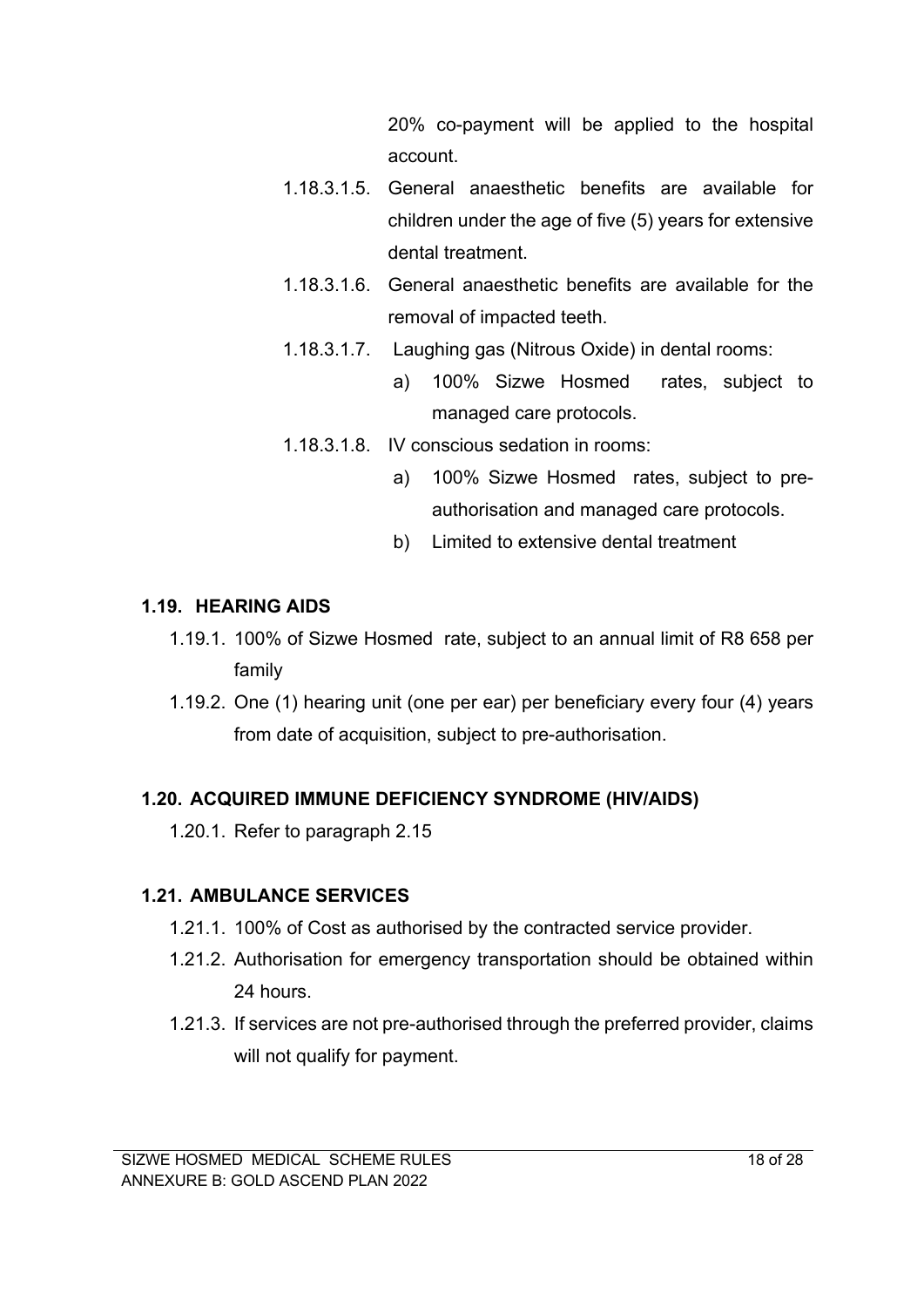#### **1.22. NON-MOTORISED WHEELCHAIRS**

- 1.22.1. 100% Sizwe Hosmed rates with the following annual limit per family. 1.22.1.1. Member with or without dependents: R2 167
- 1.22.2. Any wheelchair is payable only once every 4 years, subject to the limits as stipulated above.
- 1.22.3. Prescribed Minimum Benefits: All items are payable at 100% cost with no co-payment or deductibles, subject to minimum benefit package, preferred provider network and Managed Care clinical protocols.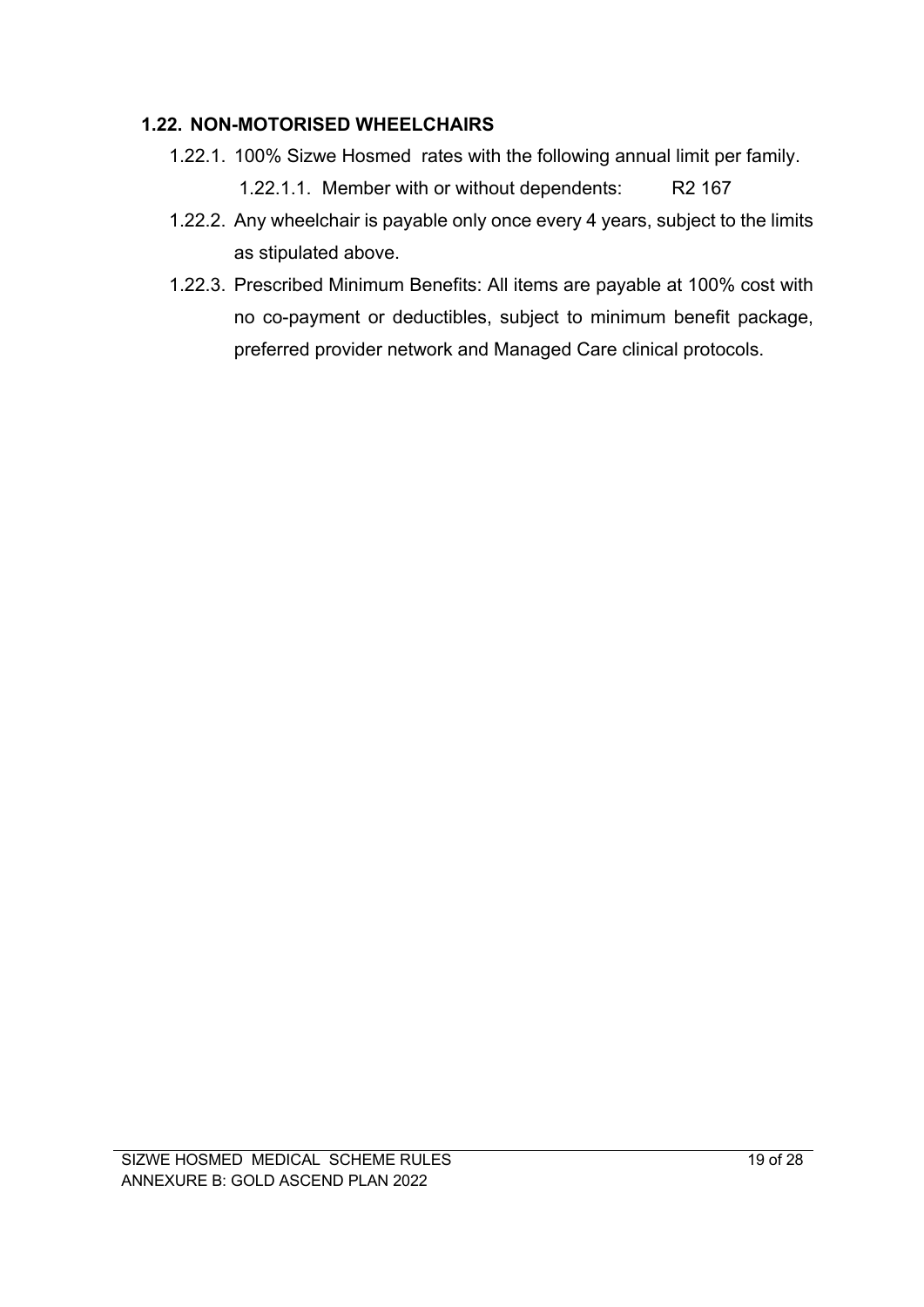## **2. IN-HOSPITAL BENEFITS**

#### **2.1. HOSPITALISATION FOR PRESCRIBED MINIMUM BENEFITS**

- 2.1.1. PMBs consist of the provision of the diagnosis, treatment and care costs of:
	- 2.1.1.1. The Diagnostic and Treatment Pairs and
	- 2.1.1.2. Any emergency medical condition
- 2.1.2. The level of health care provided in the state sector shall be used as the benchmark when determining PMB level of care.
- 2.1.3. The interpretation of the PMBs shall follow the predominant Public Hospital practice, as outlined in the relevant provincial or national public hospital clinical protocols, where these exist.
- 2.1.4. PMBs are subject to Pre-authorisation, Minimum Benefit Package, Designated Service Providers (DSP) and Treatment Protocols;
- 2.1.5. PMBs are covered in accordance with the provisions of Regulations 8 of the Medical Schemes Act;

## **2.2. APPLICABLE CONDITIONS**

- 2.2.1. Hospitalisation Benefits are subject to pre-authorisation; A co-payment of R1 500 is applicable if no authorization is obtained prior to admission except for emergencies
- 2.2.2. 100% of negotiated tariff for accommodation in general ward, high care ward and intensive care unit;
- 2.2.3. 100% of negotiated tariff for theatre fees;
- 2.2.4. 100% of negotiated tariff for medicines, materials and hospital equipment and the transport of blood;
- 2.2.5. Medicines given to a patient to take home limited to a supply of seven (7) days;
- 2.2.6. Overall hospital benefit includes rehabilitation and sub-acute care

## **2.3. ANNUAL LIMITS**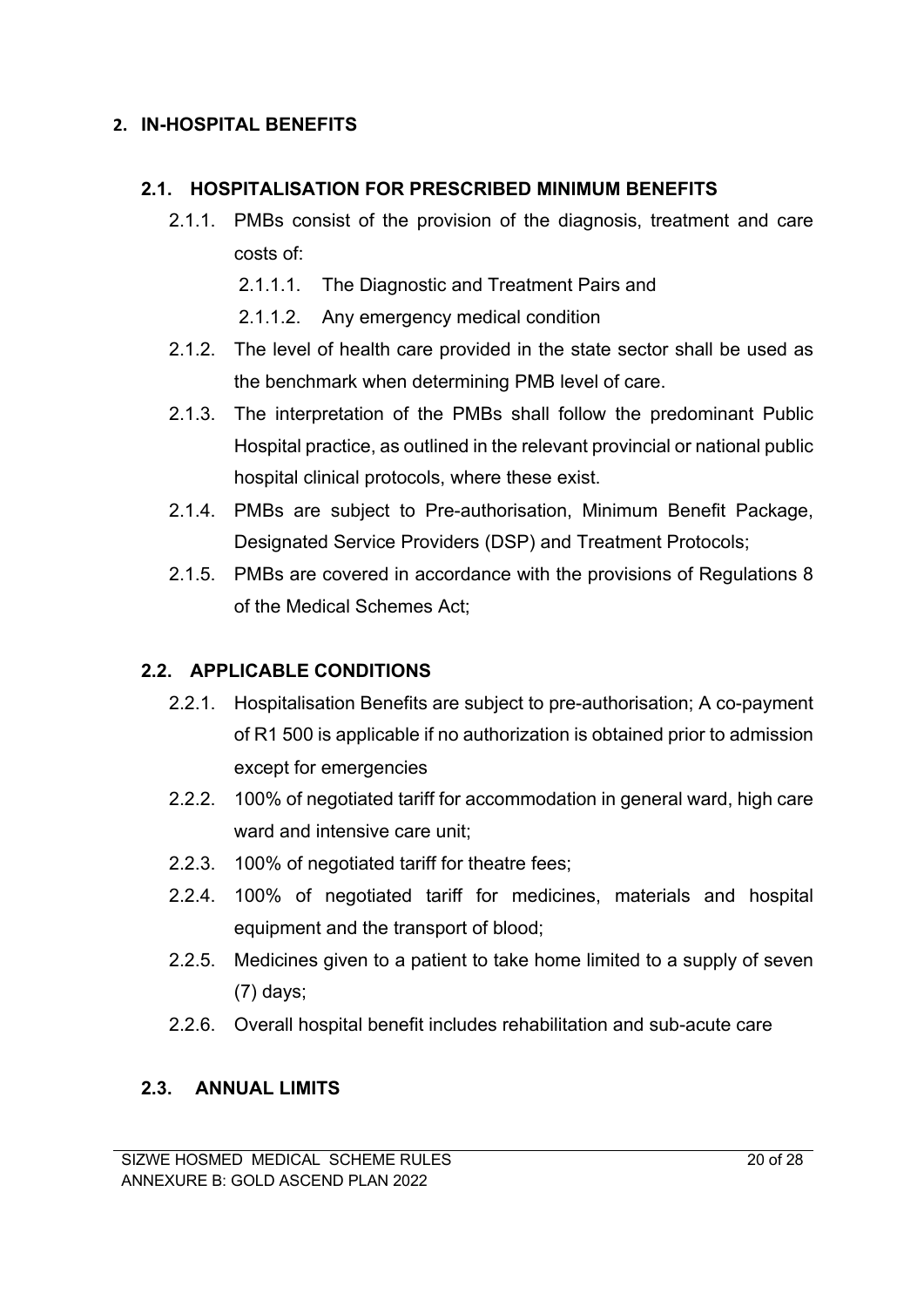#### 2.3.1. **Private Hospitals**

2.3.1.1. 100% Sizwe Hosmed rate for inpatient services, materials and medicines at negotiated tariffs. Subject to preauthorisation managed care rules, formulary and clinical protocols.

#### 2.3.2. **Private Hospitals: Out-Patient Care**

2.3.2.1. 100% Sizwe Hosmed rates for out-patient services, materials and medicines at negotiated tariffs.

#### 2.3.3. **Alternatives to Hospitalisation**

- 2.3.3.1. Subject to the Hospital Benefit Management Programme and the Disease Management Programme.
- 2.3.3.2. 100% Sizwe Hosmed rates for all services rendered at registered step-down facilities, nursing facilities.
- 2.3.3.3. Hospice at 100% of cost.
- 2.3.3.4. 100% Sizwe Hosmed rates for services rendered under Home Care in lieu of Hospitalisation subject to Managed Care protocols and preferred provider arrangements

#### **2.4. IN- HOSPITAL GENERAL PRACTITIONERS**

- 2.4.1. Subject to the Hospital Benefit Management Programme.
- 2.4.2. 100% Sizwe Hosmed rates for consultations and visits by General practitioners in hospital.

#### **2.5. IN – HOSPITAL MEDICAL SPECIALISTS**

- 2.5.1. Subject to the Hospital Benefit Management Programme.
- 2.5.2. 100% Sizwe Hosmed rates for consultations and visits by medical specialists in hospital.

#### **2.6. IN – HOSPITAL AUXILIARY SERVICES AND PHYSIOTHERAPY**

2.6.1. **Auxiliary Services:**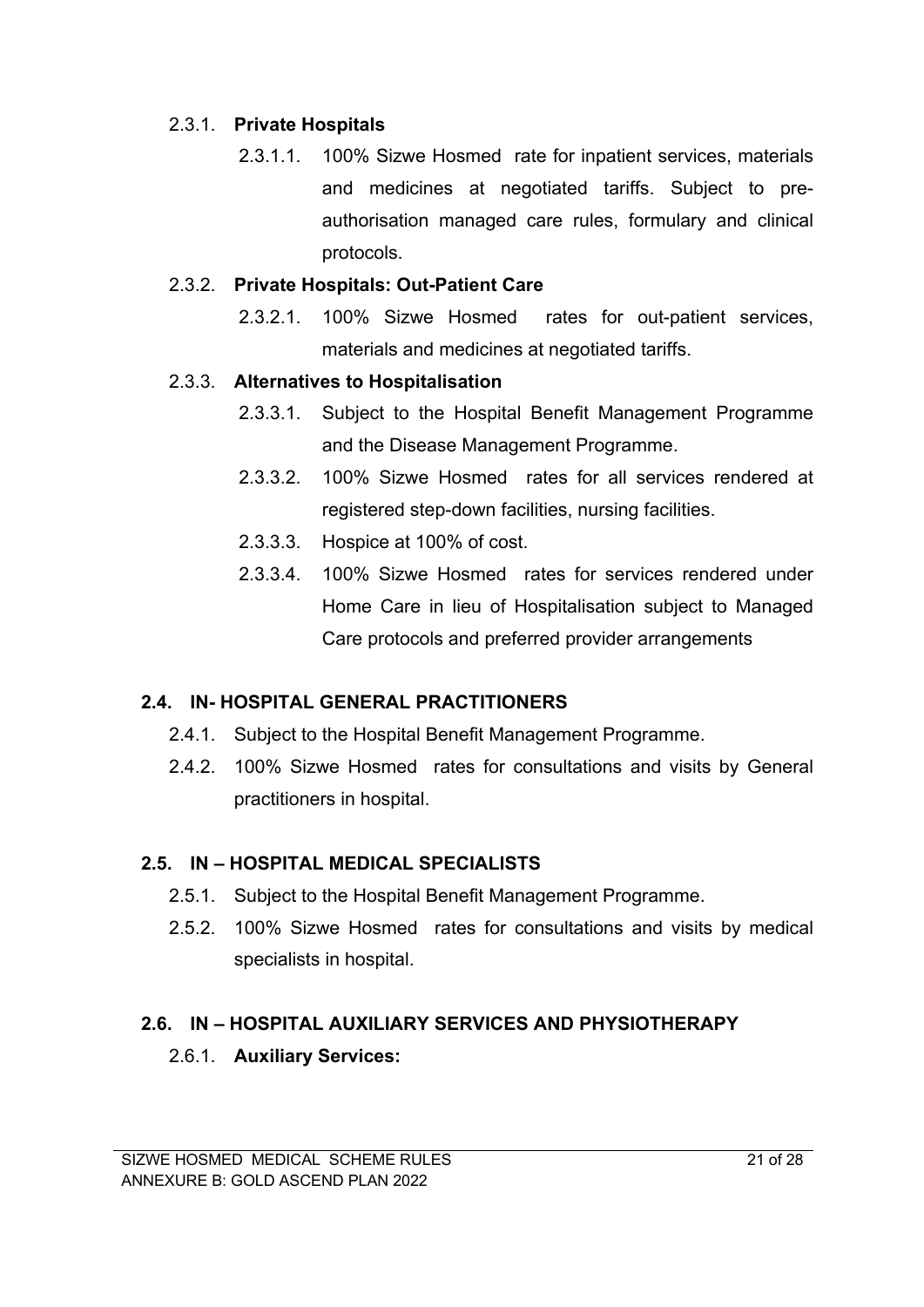- 2.6.1.1. 100% Sizwe Hosmed rates subject to pre–authorisation and PMBs
- 2.6.1.2. Limited to the following: dieticians, speech therapy, occupational therapy and clinical technology.

#### 2.6.2. **Physiotherapy:**

2.6.2.1. 100% Sizwe Hosmed rates – subject to pre-authorisation, managed care rules and clinical protocols.

#### **2.7. MATERNITY**

#### 2.7.1. **Hospitalisation (Private Hospitals)**

- 2.7.1.1. Subject to the Hospital Benefit Management Programme, Disease Management Programme and to the conditions and annual limits as stipulated.
- 2.7.1.2. 100% of cost for accommodation at general ward rates, theatre fees, labour ward fees, drugs, dressings, medicines and materials in a private or provincial hospital; and for drugs, dressings, medicines and materials supplied by a midwife.

#### 2.7.2. **Delivery**

2.7.2.1. 100% of cost for the delivery by a general practitioner, medical specialist or midwife and materials supplied.

#### 2.7.3. **Post-Natal Services and Midwifery**

- 2.7.3.1. Subject to the Hospital or Maternity Benefit Management programmes and to the Disease Management Programme.
- 2.7.3.2. 100% Sizwe Hosmed rates for post-natal care by a midwife or as an alternative to hospitalisation.

## **2.8. BLOOD TRANSFUSION AND BLOOD REPLACEMENT PRODUCTS:**

2.8.1. 100% of the cost of blood transfusions and blood replacement products, limited to PMBs.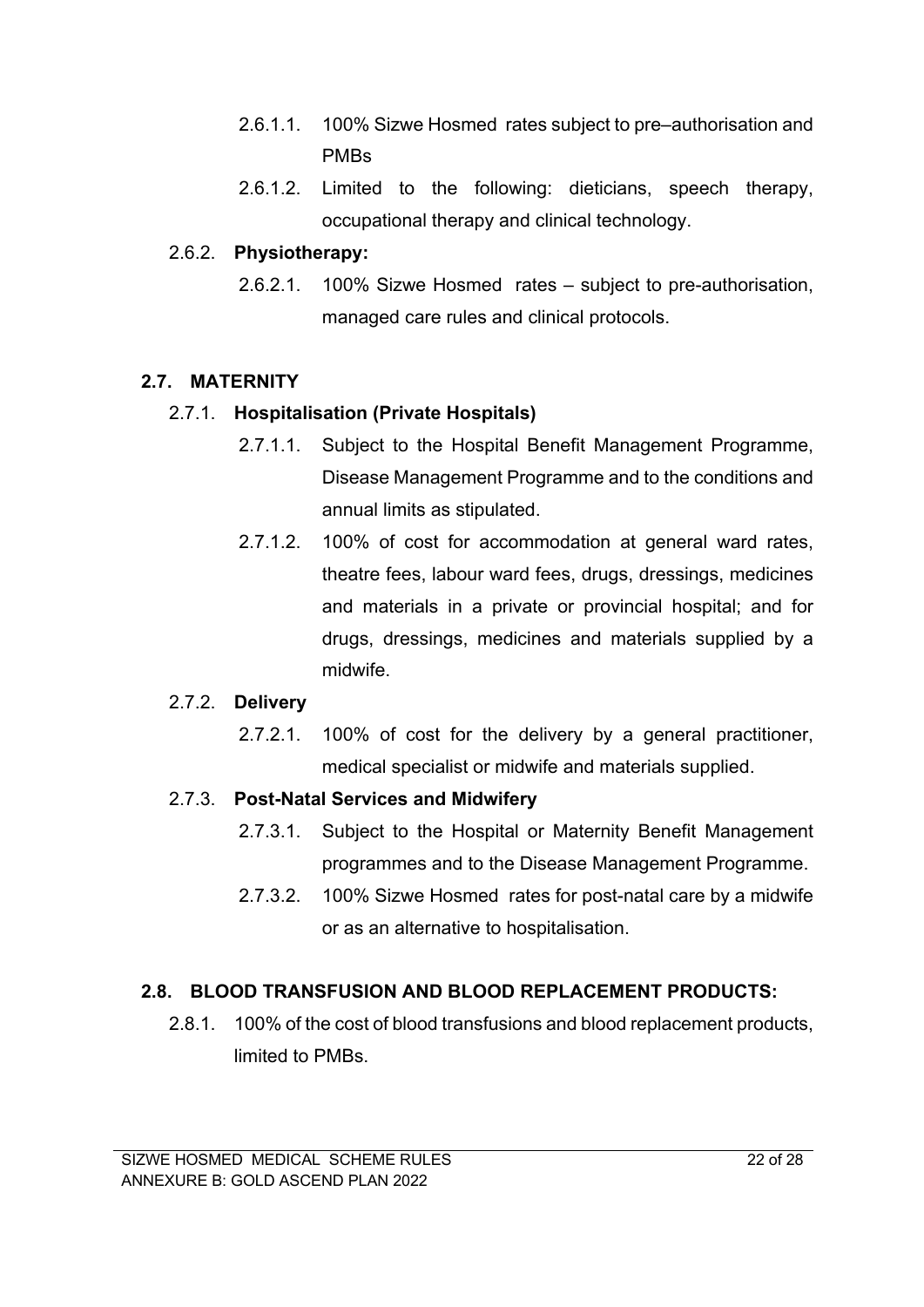#### **2.9. PROSTHESIS**

- 2.9.1. Subject to pre-authorisation, treatment protocols, DSPs and PMBs.
- 2.9.2. Applies to both surgical and non-surgical prostheses.
- 2.9.3. 100% Sizwe Hosmed rates subject to pre-authorisation, treatment protocols and PMBs.
- 2.9.4. Annual limit of R29 565 per family for both surgical and non-surgical prostheses.

#### 2.9.5. **Internal Prosthesis**

- 2.9.5.1. Subject to benefit limit unless PMB:
	- 2.9.5.1.1. Pacemakers;
	- 2.9.5.1.2. Defibrillators;
	- 2.9.5.1.3. Spinal fusion only one (1) spine level per beneficiary; Should more than one (1) spinal level be required, approval will be granted subject to managed care protocols.
	- 2.9.5.1.4. Cardiac stents three (3) stents per family per annum;
	- 2.9.5.1.5. Vascular stents two (2) stents per family per annum;
	- 2.9.5.1.6. Grafts;
	- 2.9.5.1.7. Joints hip and knee (partial and total) only one (1) joint per beneficiary per annum;
	- 2.9.5.1.8. Other clinically appropriate unspecified prosthetic items

#### 2.9.6. **EXTERNAL PROSTHESIS**

- 2.9.6.1. Subject to benefit limit unless PMB
	- 2.9.6.1.1. Artificial limb;
	- 2.9.6.1.2. Breast;
	- 2.9.6.1.3. Ocular;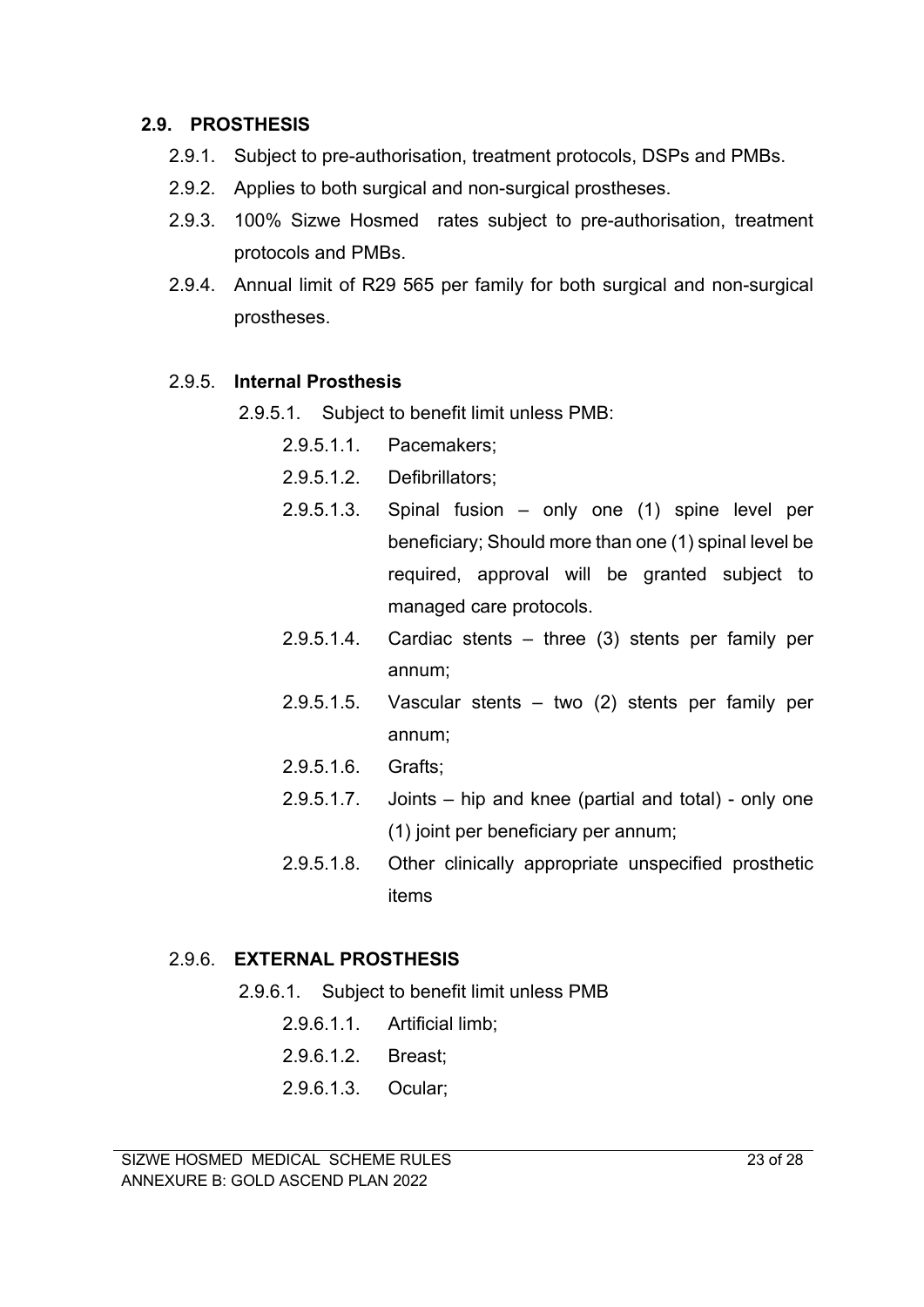- 2.9.6.1.4. Taylor Spatial frame;
- 2.9.6.1.5. External fixator;
- 2.9.6.1.6. Mesh;
- 2.9.6.1.7. Other clinically appropriate unspecified prosthetic items.
- 2.9.6.2. Prescribed Minimum Benefits: All items are payable at cost with no co-payment or deductibles, subject to minimum benefit package, preferred provider network and Managed Care clinical protocols.

## **2.10. ONCOLOGY**

- 2.10.1. Oncology benefits subject to pre-authorisation, Prescribed Minimum Benefits and treatment protocols
- 2.10.2. 100% of the Sizwe Hosmed rate for consultations, visits, treatment, specialised radiology medication and 100% of the costs of materials used in radiotherapy and chemotherapy subject to Manged Care Protocols.
- 2.10.3. Benefit will pay at 80% of costs above R208 000 per beneficiary per year.

## **2.11. RADIOLOGY AND RADIOGRAPHY**

#### 2.11.1. **General Radiology**

2.11.1.1. has no in-hospital limit but is subject to clinical protocols

## 2.11.2. **Specialised Radiology:**

2.11.2.1. (MRI/CAT scan/Angiogram) subject to an overall combined in and out of hospital limit of R21 575 per family per annum, pre-authorisation and managed care protocols

#### 2.11.3. **Interventional Radiology:**

2.11.3.1. Within hospital limit, subject to pre-authorisation and clinical protocols.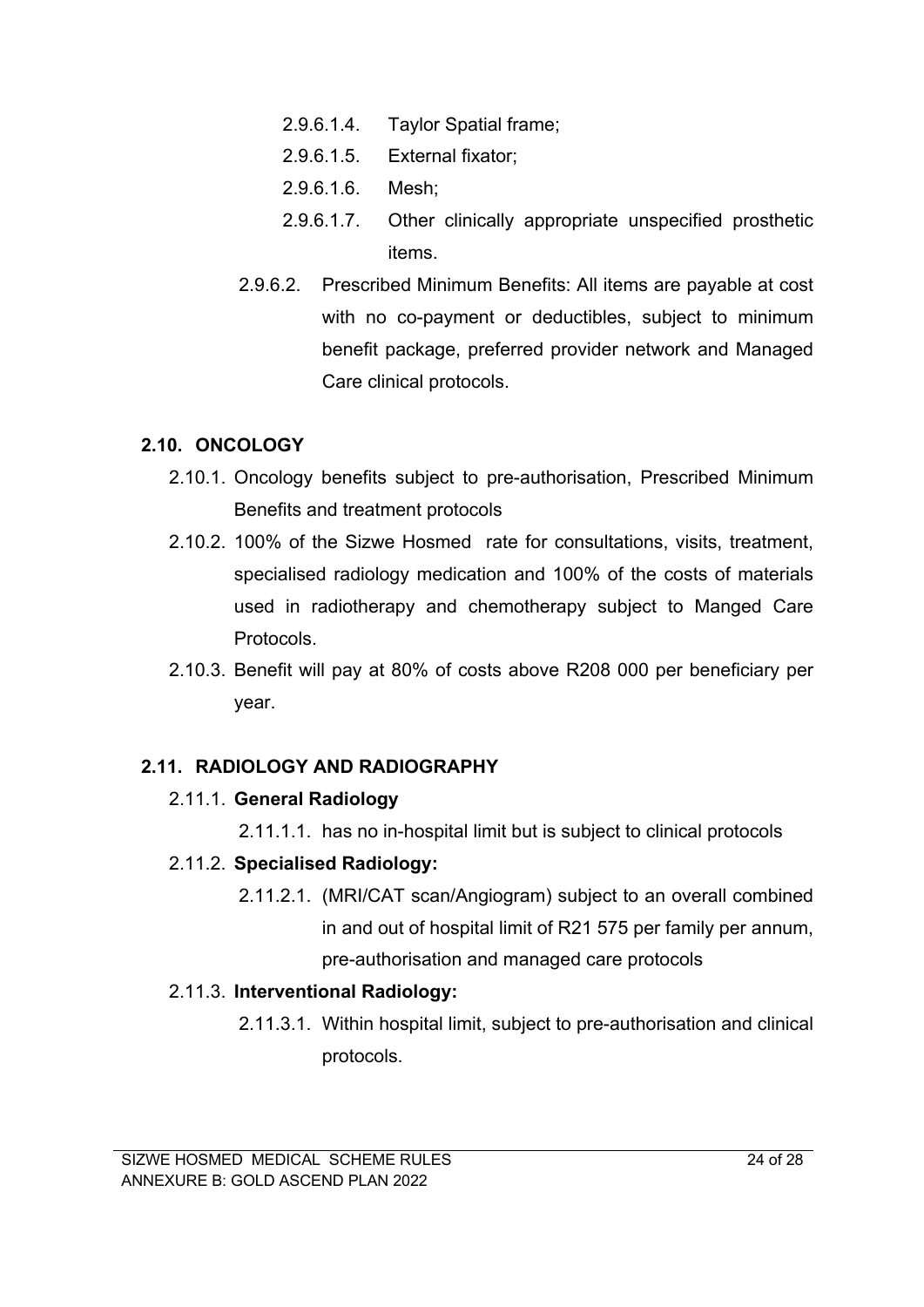## **2.12. PATHOLOGY**

- 2.12.1. Subject to the Hospital Benefit Management and Disease Management programmes.
- 2.12.2. 100% Sizwe Hosmed rates for tests performed by a general practitioner or medical specialist – benefit is payable from the annual Hospital benefits.
- 2.12.3. Pathology tests required for Acquired Immune Deficiency Syndrome fall within the limit as stipulated under Acquired Immune Deficiency Syndrome in section 2.15 as well as the HIV/AIDS Management Programme.

## **2.13. MENTAL HEALTH**

## 2.13.1. **Psychiatry Hospitalisation**

- 2.13.1.1. Limited to 21 days per beneficiary per annum. This benefit includes psychiatrist consultations and six (6) in-hospital consultations by a clinical psychologist – subject to PMBs.
- 2.13.1.2. Limited to R1 700 per day to a maximum value of R35 700
- 2.13.1.3. Four (4) additional out- of- hospital visits / consultations in lieu of hospitalisation are allowed subject to managed care protocols

#### 2.13.2. **Alcoholism, Drug Addiction, Narcotism**

- 2.13.2.1. PMBs are subject to pre-authorisation, minimum benefit package, at a DSP (where there are DSP arrangements in place) and treatment protocols. Where no DSP arrangements exist, any medical institution will serve as a provider for the above purpose.
- 2.13.2.2. Three (3) days withdrawal treatment at an appropriate facility, plus 21 days in-patient rehabilitation.

## **2.14. ORGAN TRANSPLANT AND RENAL DIALYSIS**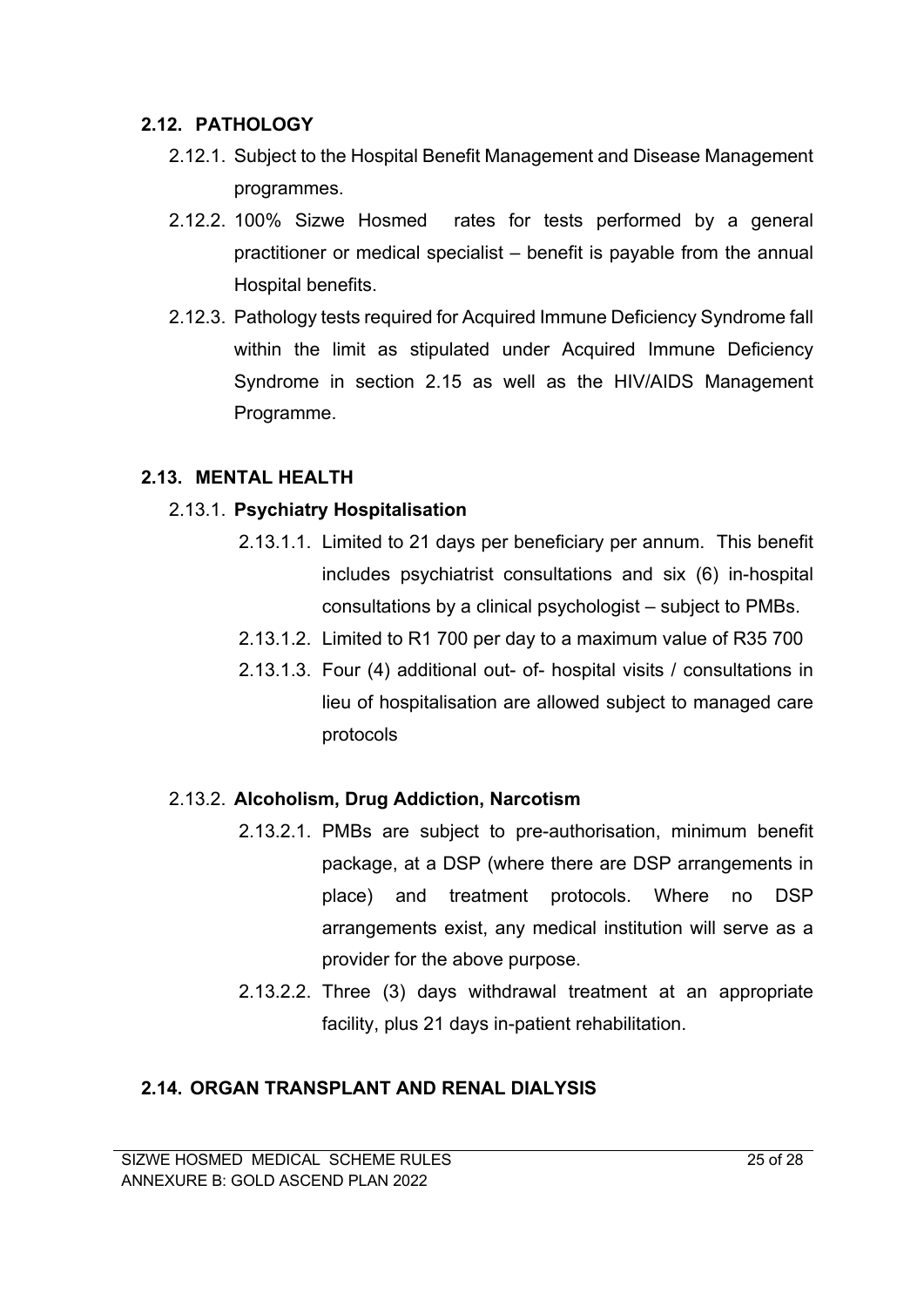2.14.1. Organ Transplant /Renal Dialysis treatment subject to PMBs. at DSPs.

## 2.14.2. **Renal Dialysis**

2.14.2.1. Benefit is restricted to the requirements set out in Prescribed Minimum Benefits. at Designated Service Providers.

## 2.14.3. **Organ Transplant**

- 2.14.3.1. 100% Sizwe Hosmed rates of organ transplantation, and cost of post-operative anti-rejection medicines required by the recipient.
- 2.14.3.2. Harvesting, transporting and donor fees are covered as part of PMBs, even if the donor is not a Sizwe Hosmed member.
- 2.14.3.3. Coverage for post-transplant complications beyond three months of surgery limited to the recipient.
- 2.14.3.4. Only donors and organs from within the Republic of South Africa will be covered.
- 2.14.3.5. Transplant PMBs subject to pre-authorisation, minimum benefit package, treatment protocols and DSPs.

## **2.15. ACQUIRED IMMUNE DEFICIENCY SYNDROME (HIV/AIDS)**

- 2.15.1. HIV/AIDS is a PMB benefit and is subject to a Disease Management Program that infected beneficiaries are encouraged to enrol for. In the event of hospitalisation for HIV/Aids, Sizwe Hosmed Medical Fund will apply the Fund's PMB hospitalisation rules as in 2.1.
- 2.15.2. Where there is no arrangement in place, Sizwe Hosmed will pay the cost in full, subject to treatment protocols for any accredited provider of the services.
- 2.15.3. Benefits include counselling, prescribed medication, pathology tests and relevant consultations.

## **3. SPECIFIC CLINICAL LIMITATIONS**